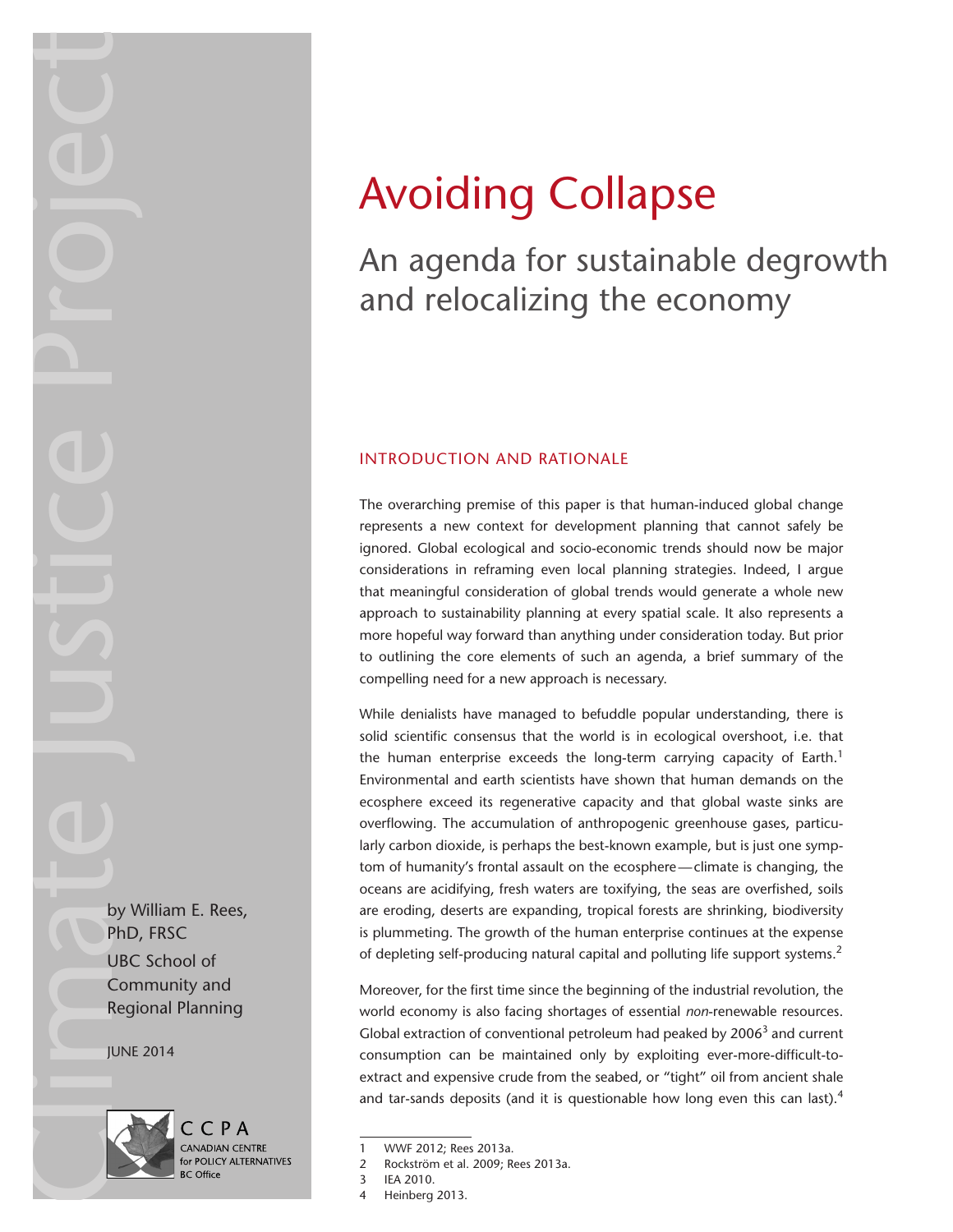By 2008, 63 of the 89 depletable mineral resources that sustain modern industrial economies had become globally scarce as revealed by diminishing returns to exploration and dramatically rising prices.5 As the impacts of resource exploitation and excess consumption exceed safe planetary boundaries,6 *Homo sapiens*' remarkable evolutionary success morphs into ecological dysfunction that threatens the survival of global civilization.

Ecological damage and resource scarcity is largely the result of production and consumption to satisfy just the wealthiest 20 per cent of the world's population. Chronic poverty and egregious inequality are the roots of social upheaval and arguably as much barriers to sustainability as is ecological decay.

And there is an attendant social problem. The litany of ecological damage and resource scarcity is largely the result of production and consumption to satisfy just the wealthiest 20 per cent of the world's population. At purchasing power parity exchange rates, this privileged elite enjoys more than 70 per cent per cent of global income (i.e. consumption) while the poorest 20 per cent survive on a paltry 2 per cent, less than \$1.25 per person per day. If these data are not sufficient to underscore chronic gross inequity, consider that the wealthiest 61 million individuals—less than 1 per cent of the human population—enjoy the same income as the poorest 3.5 billion, 56 per cent of the population.<sup>7</sup> While recent decades have seen a reduction in the proportion of people in abject poverty, mostly in China, progress is glacial. Ortiz and Cummins $^8$  estimate that it would take more than 800 years for the bottom billion to reach 10 per cent of global income at current rates of improvement. Meanwhile, the absolute number of impoverished has never been greater. In 2005, 40 per cent of the human family—2.6 billion people, which is more than the entire population of Earth in the early 1950s—lived on less than \$2 daily. Chronic poverty and egregious inequality are the roots of social upheaval and arguably as much barriers to sustainability as is ecological decay.

The mainstream "solution" to this double-barrelled conundrum is sufficient economic growth for everyone to become rich.<sup>9</sup> Prompted mainly by corporate interests (through lobbying and election campaign financing), politicians of every stripe assert that only an expanding GDP can eliminate poverty and provide the wealth needed to address ecological concerns. This "solution" ignores ecological overshoot and resource shortages, and it conveniently obviates any discussion of various means to ensure a more equitable sharing of Earth's limited bounty. (This last point is particularly regrettable given that most of the increase in national income in the US, Canada and elsewhere in recent years has gone to the already wealthy; see note 43.) Nevertheless, the world community has expended much effort in recent decades restructuring the global economy to facilitate growth. The accompanying rhetoric extols deregulation, globalization, expanding trade, competition and freer markets; nagging environmental concerns are dismissed with the promise of greater economic efficiency, ecologically benign technologies and enhanced factor productivity (essentially producing more from less). A deluded public generally cheers approvingly from the bleachers.

Arguably, this business-as-usual (BAU) panacea is doomed, even on its *own* terms. BAU ignores the "rebound effect" and discounts the ecological impacts of increased inter-regional connectivity. The past half-century of global market integration has been accompanied by unprecedented gains in material productivity and technological innovation. Yet the world has witnessed an equally unprecedented explosion in the consumptive throughput of just about everything; for example, roughly half the fossil fuel ever burned has been consumed in just the past 30 years.<sup>10</sup> Meanwhile, the material effect of globalization has been to expose the world's remaining pockets of resources to growing

<sup>5</sup> Clugson 2012; World Bank 2013a.

<sup>6</sup> Rockström et al. 2009.

<sup>7</sup> Ortiz and Cummins 2011; Shah 2013.

<sup>8</sup> Ortiz and Cummins, op. cit.

<sup>9</sup> Beckerman 1992.

<sup>10</sup> Steffen et al. 2007.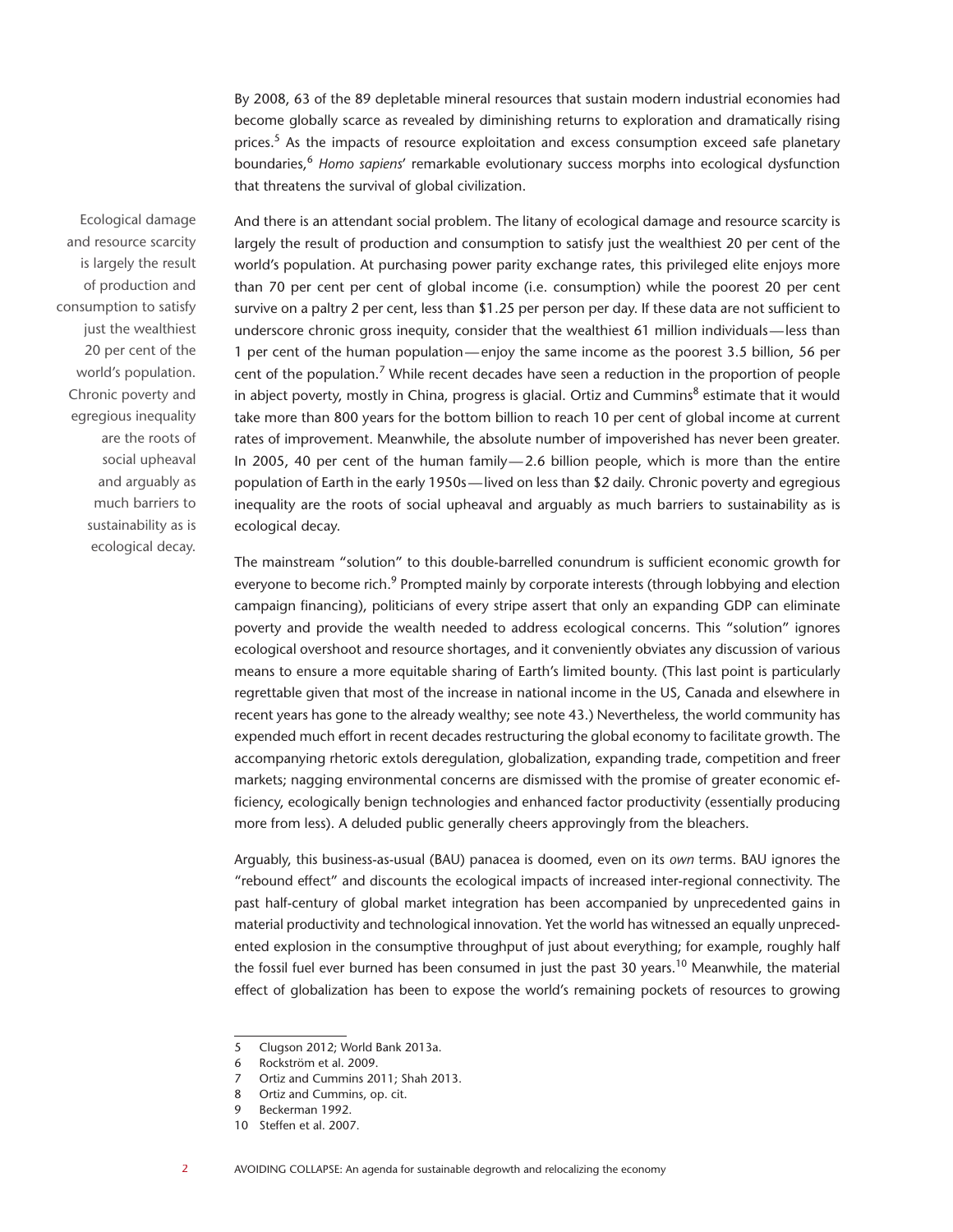numbers of expectant and increasingly affluent consumers. Global restructuring extended the formal economy spatially, while enhanced efficiency and competition lowered prices and increased wages and salaries. As more people with more money chase cheaper goods and services, demand rises, the world economy expands and resource depletion/pollution accelerates. Various "resources" from honeybees through petroleum to songbirds slip down the scale from abundance to scarcity.

The overarching problem is one that the mainstream has yet to acknowledge: on a planet already in overshoot, there is *no* possibility of raising even the *present* world population to developed country material standards sustainably with known technologies and available resources. By 2008, the world population had reached 6.7 billion (it hit 7.2 billion in 2014) with an average eco-footprint of approximately 2.7 global hectares (gha) per capita.<sup>11</sup> However, there were only about 12 billion productive hectares on Earth or just 1.8 average hectares per capita—*global overshoot has already topped 50 per cent.*<sup>12</sup>

We can refer to "1.8 average hectares per capita" as one's equitable, or fair, "Earth share." It represents the biocapacity available to support each person, assuming the world's productive ecosystems were distributed equally among the entire human population.<sup>13</sup> In this light, consider that average Europeans require the productive and carbon assimilative capacities of four to five gha per capita to support current levels of consumption. Thus, if everyone on Earth reached European material standards, aggregate demand would exceed 30 billion gha on a planet with a total of only 12 billion hectares of productive land and water. We would have a biocapacity shortfall of almost two Earth-like planets. The North American eco-footprint is seven gha/capita; to achieve North American levels of consumption and carbon emissions for everyone would demand at least *three* additional Earths (and we would still have to accommodate the material demands of the additional two billion people expected by 2050). This already precarious situation is deteriorating because the fair Earth-share is a moving target, one that shrinks annually with increasing population and accelerating ecosystem degradation. Even the arithmetically challenged should recognize that trying to grow our way out of poverty is ecologically naive and ultimately disastrous for everyone.<sup>14</sup>

Moreover, should we not be concerned that demand in most densely populated, high-income countries has long since exceeded domestic biocapacity? The United Kingdom, for example, uses at least three times as much extraterritorial biocapacity to maintain its consumer lifestyles as is contained within its national territory.<sup>15</sup> The world's "haves" live, in part, on biocapacity imported from the global

The world has witnessed an unprecedented explosion in the consumptive throughput of just about everything. For example, roughly half the fossil fuel ever burned has been consumed in just the past 30 years. Meanwhile, the material effect of globalization has been to expose the world's remaining pockets of resources to growing numbers of expectant and increasingly affluent consumers.

<sup>11</sup> A population's eco-footprint is the area of productive land and water ecosystems required, on a continuous basis, to produce the renewable resources that the population consumes and to assimilate its carbon wastes (Wackernagel and Rees 1996; Rees 1996, 2013a, 2013b). A "global hectare" (gha) is a hectare of world average productivity. We convert population eco-footprints into standard ghas to enable fair comparisons among regions or countries with differing ecosystem productivities.

<sup>12</sup> This means that it would currently take about 1.5 years for the ecosphere to regenerate the renewable resources people use, and to assimilate the carbon their economies emit, each year (WWF 1012). Alarming enough perhaps, but note that eco-footprint data are generally underestimates because, in the absence of adequate data, they do not account for local overexploitation (e.g. soil erosion or declining fish stocks) and include only carbon wastes (Rees 2013a).

<sup>13</sup> Rees 2010.

<sup>14</sup> Also for other species—biocapacity appropriated for human use is irreversibly unavailable for non-human organisms. Continuous growth of the human enterprise therefore *necessarily* diminishes nature.

<sup>15</sup> By contrast, Canada, with its relatively small population and large territory, is one of only a handful of countries whose domestic biocapacity (15 gha/capita) is more than adequate to satisfy domestic demand (6.5 gha/capita). However, the nation's apparent eco-surplus is absorbed servicing the eco-deficits of overconsuming countries, including the UK. Indeed, exports of food and fibre are contributing to the depletion of the nation's soils, commercial forests, fish stocks, etc. (Kissinger and Rees 2009; Rees 2013b).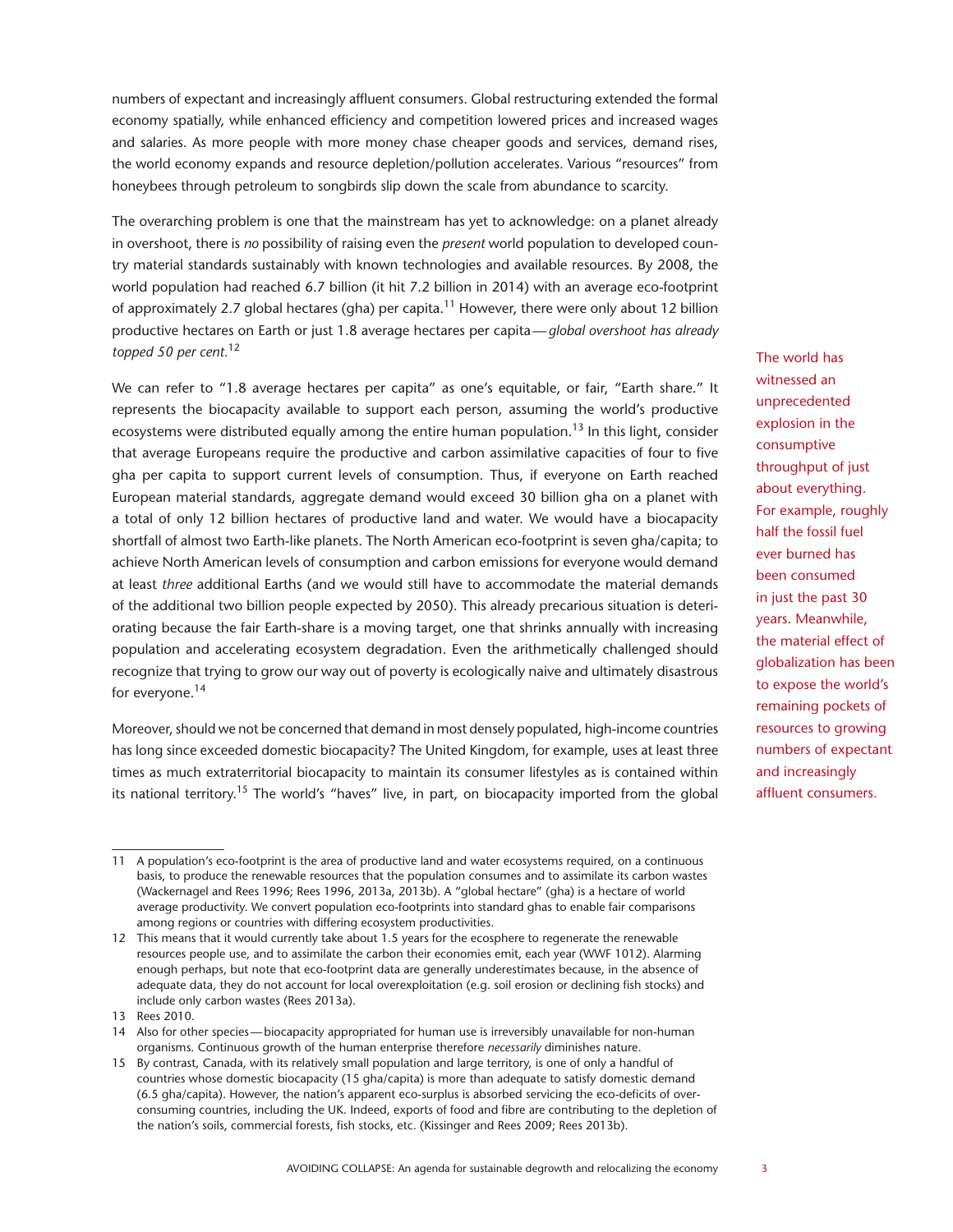commons and poorer countries half a planet away.<sup>16,17</sup> By contrast, the chronically impoverished survive on 0.5 gha or less and leave almost no footprint beyond their local environs. The world's poor simply don't have the money needed to access even their equitable allocation of the world's bounty.

Indeed, if current trends continue, it is unlikely they will ever achieve "fair share" levels of consumption, let alone eco-equity. Even as climate change and ecosystems degradation take their toll on productivity, remaining "surpluses" of local biocapacity are being appropriated by the rich through trade and, most recently, the phenomenon of "land-grabbing." Richer countries and local and transnational corporate interests are leasing or buying outright millions of the most productive hectares of land in poorer countries in Africa, Latin America and elsewhere, denying access to, and sometimes forcibly evicting, local people from their traditional lands.<sup>18</sup> Oxfam reports that as many as 227 million hectares of land—an area the size of Western Europe—had been sold or leased in developing countries since 2001 (enough to feed a billion people, roughly the number of currently calorically undernourished people on the planet).19 This latest expression of egregious inequality in an increasingly fractious resource-poor world is likely to foster civil unrest and exacerbate geopolitical instability in coming years.

The world's "haves" live, in part, on biocapacity imported from the global commons and poorer countries half a planet away.

Against this background, the goal of this paper is to advance a precautionary, transformational approach to sustainability planning. This framework recognizes that despite a half-century of alarm over the "environmental crisis" and 20 years of political rhetoric on "paradigm-shifting" and "sustainable development," action to date has been mere reform-at-the-margin, not fundamental transformation.20 Indeed, it is arguable that no *real* progress is possible while the beliefs, values and assumptions of capitalism remain entrenched. Any rationale for rewriting global society's dominant economic narrative must, therefore, dramatically shift the ground for development planning. I assume, for example, that there are real biophysical limits to growth and that both climate change and widespread ecological degradation are indicative of both potentially fatal overshoot and gross market failure. It follows that government intervention in the economy for the common good is justified, even necessary for the survival of global civilization. Drawing on various disciplines from cognitive psychology through environmental science, sociology and economic history, I outline some of the broad framing necessary at the global level and specific policies needed at the national and (bio-)regional scales to achieve a planned descent to a sustainable steady state.

In assessing the proposed strategy, the reader would do well to keep contemporary Canada and British Columbia in mind. The federal government's current economic plan is heavily dependent on tar-sands development and pipeline expansion, i.e. the export of bitumen (among the dirtiest of fossil fuels) to US and world markets; the provincial government has tied BC's economic wagon to as-yet uncertain export markets for liquefied natural gas (LNG) extracted using ecologically destructive and energy-intensive hydraulic fracturing ("fracking"). (In addition, there are plans to expand coal exports.) The boreal forest is being stripped; salmon-bearing rivers, groundwater and the coastline are

<sup>16</sup> Rees 2002, 2013b; Kissinger and Rees 2009, 2010.

<sup>17</sup> Regrettably, globalization and trade separate high-end consumers spatially and psychologically from the ecosystems that support them. Wealthy consumers thus remain blissfully unaware of their increasingly precarious dependence on distant "elsewheres" for their very existence, even as excess consumption depletes the faraway supportive ecosystems.

<sup>18</sup> The 2007–08 boom in food prices, and subsequent high and volatile prices, reminded many importdependent countries of their food insecurity, prompting them to seek secure supplies overseas. Together with the reduced attractiveness of other assets, this led to a "rediscovery of the agricultural sector by different types of investors and a wave of interest in land acquisitions in developing countries" (Deininger and Byerlee et al. 2011, xxv), increasingly including Canada.

<sup>19</sup> Oxfam 2011, 2012.

<sup>20</sup> Rees 1995.

<sup>4</sup> AVOIDING COLLAPSE: An agenda for sustainable degrowth and relocalizing the economy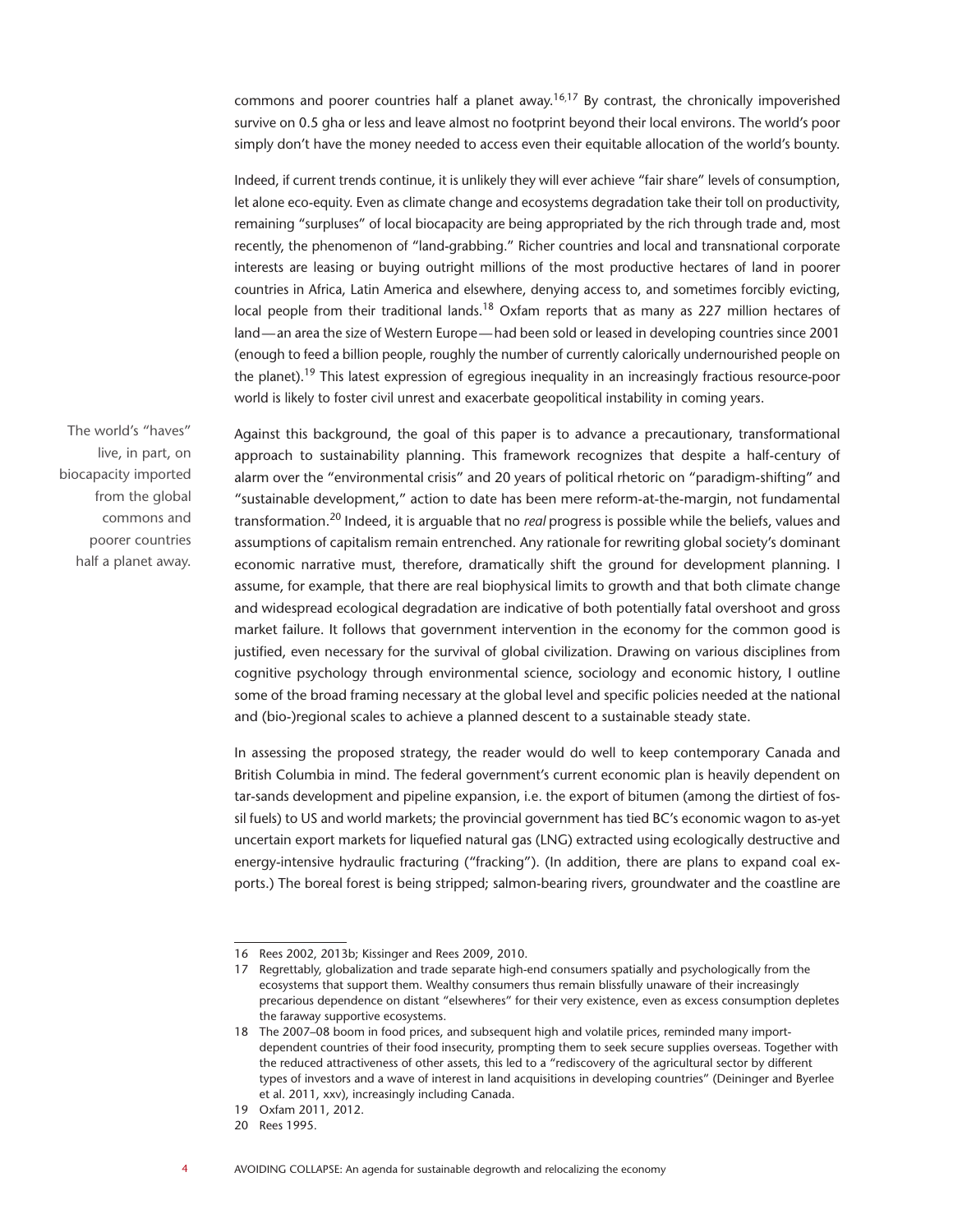threatened; domestic carbon emissions are ballooning; and the nation is becoming a major exporter of climate change—all without serious national debate on this or alternative development strategies. Both levels of government apparently remain in thrall to corporate interests, subscribe to the myth of growth-as-progress and completely discount the environmental and climate risks of business as usual. And should we not be concerned that with such short-term opportunistic "development" strategies the nation reverts to its 19<sup>th</sup>-century role as an exporter of staples<sup>21</sup> to more advanced economies?

## FRAMING AN ACTION PLAN: ARE WE UP TO THE TASK?

*We, like Ahab and his crew, rationalize madness. All calls for prudence, for halting the march toward environmental catastrophe, for sane limits on carbon emissions, are ignored or ridiculed. Even with the flashing red lights before us, the increased droughts, rapid melting of glaciers and Arctic ice, monster tornadoes, vast hurricanes, crop failures, floods, raging wildfires and soaring temperatures, we bow slavishly before hedonism and greed and the enticing illusion of limitless power, intelligence and prowess.*<sup>22</sup>

Chris Hedges's analogy of the world community and the crew of the *Pequod* in Melville's *Moby Dick*  describes a world in deep denial. Is this an inevitable response to crisis or is there another way? How might a more mindfully conscious world address the (un)sustainability conundrum? This section provides the rationale and major elements for a truly transformational approach to sustainability planning.

The proposed strategy will seem impossibly extreme to some so-called practical people. However, unlike mainstream solutions, it is consistent with the dire implications of growth-induced global change.23 In particular, it recognizes that global-scale ecological and social turmoil ushers in a unique phase in human history.<sup>24</sup> Climate change has already disrupted the lives of millions, and eventually everyone will suffer the consequences of systemic collapse. No individual can implement the policies necessary (e.g. carbon taxes, resource quotas) to significantly reduce their ecological footprint or revamp the social programs needed for social stability. No country, however virtuous, can be sustainable on its own or remain insulated from global turmoil. Thus, the so-called developed world, long steeped in the rhetoric of competitive individualism, must now grapple with the notion that individual and national interests have all but converged with humanity's common interests. Unsustainability is a collective problem that demands collective solutions. Arguably, civilization will not survive without recognition that we are all on the same fragile spaceship whose safe passage depends on unprecedented inter-institutional co-operation at all spatial scales.

Working co-operatively for the common good will require the ardent exercise of several intellectual and behavioural qualities that are unique (or nearly so) to our species:

- high intelligence, the capacity to reason logically from available facts and data;
- the ability to plan ahead, to direct the course of events toward desired ends;
- an unequalled array of socio-behavioural means and mechanisms for co-operation;

The goal of this paper is to advance a precautionary, transformational approach to sustainability planning. Any rationale for rewriting global society's dominant economic narrative must dramatically shift the ground for development planning.

<sup>21</sup> For more on Canada's past and present as a staples exporter, see the CCPA report: https://www.policyalternatives.ca/publications/reports/staple-theory-50.

<sup>22</sup> Hedges 2013.

<sup>23</sup> There may be other alternatives, but for success each must be consistent with biophysical and social reality.

<sup>24</sup> The mainstream shows signs of awakening. Even the World Bank acknowledges that "The science is unequivocal that humans are the cause of global warming" and that "we are on a path to a 4°C (7.2°F) warmer world…with potentially "devastating impacts on agriculture, water resources, ecosystems, and human health." Bottom line? Four degrees of warming "must be avoided" and *"…bold, … immediate global action is needed to slow the growth in greenhouse gas emissions this decade"* (World Bank 2013b [emphasis added], 2012; see also Kojm 2012).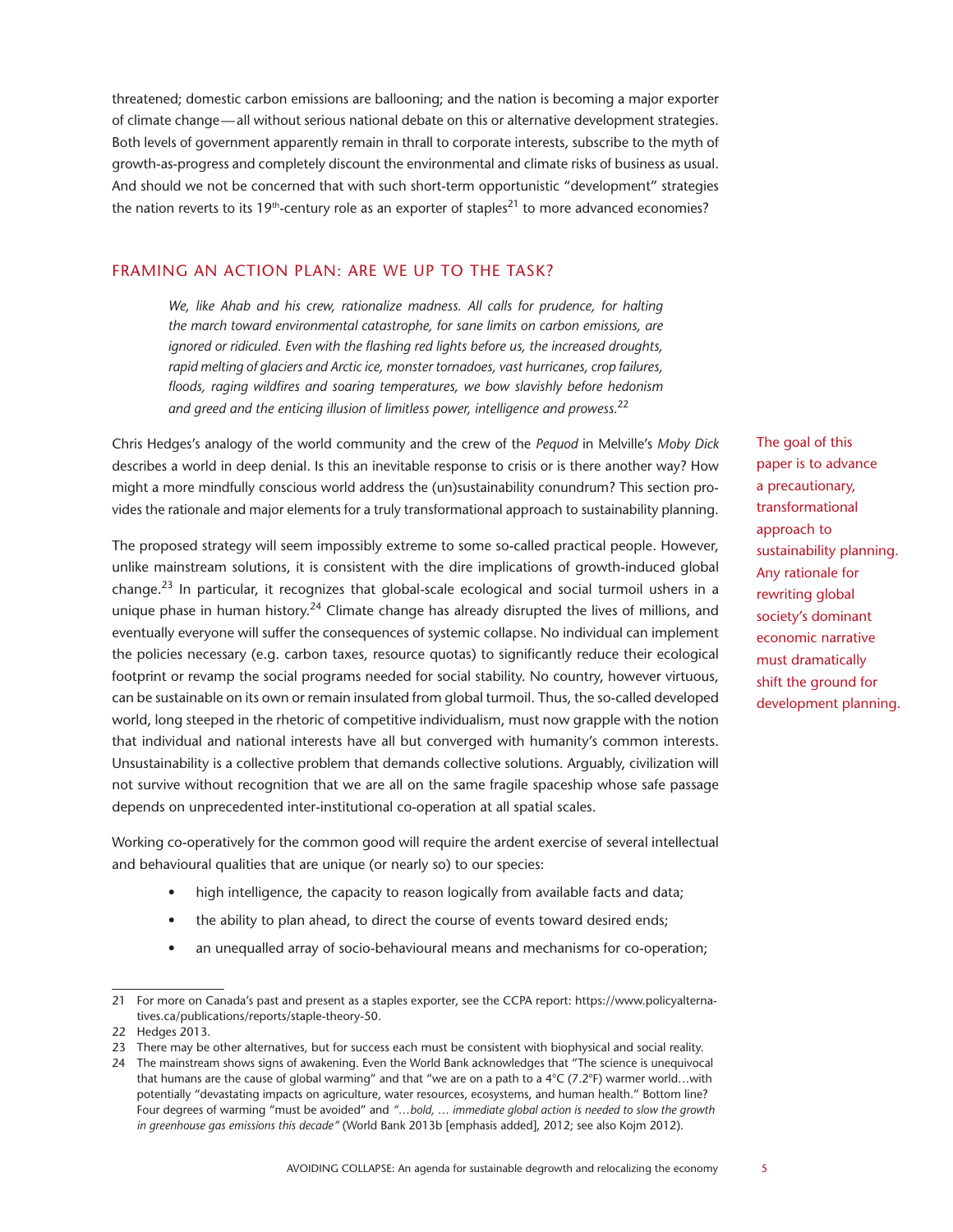- the capacity for moral judgment, the ability to distinguish right from wrong; and
- the ability to empathize with other people and even non-human species and to exercise compassion toward "the other."

(It is worth noting that certain of these capacities have been deliberately repressed in the sociopolitical discourse of recent decades.)

The starting point for any contemporary survival strategy should be to embrace a possibility that mainstream governments and international agencies have thus far been loath to contemplate (at least in the public arena): in coming decades, the human enterprise will likely be forced to contract. Two basic scenarios bookend the range of possible contraction possibilities.

- 1. BUSINESS AS USUAL: Any sustained effort to maintain the growth-based status quo risks triggering systemic collapse in the form of either uncontrollable climate change, wide-spread ecological destruction and the loss of essential life-support functions<sup>25</sup> or diminishing returns to investment in resources, commodity shortages, rising costs/ prices, competition for capital, unrepayable indebtedness and increasing social disparity. Either set of conditions (or some combination) defines a path to economic implosion, civil insurrection, geopolitical turmoil and resource wars.<sup>26</sup>
- 2. A CO-OPERATIVE, WELL-PLANNED ORDERLY DESCENT: In theory, the global community is capable of deliberately planning and executing a "prosperous way down" and still has the resources to do so.<sup>27</sup> The goals would be to restore and maintain the ecosphere while ensuring social order and reasonable economic security for all.<sup>28</sup> As noted above, this approach requires a complete transformation of national and global development paradigms.<sup>29</sup>

Can there be any doubt which end of the spectrum an objective member of an intelligent, forwardthinking, plan-capable, morally astute and (mostly) co-operative species should choose? An orderly contraction is the only viable means to a just sustainability and this, in turn, implies nothing less than a deliberate rewrite of contemporary society's grand cultural narrative. In particular, the world would have to abandon its core myths of perpetual progress and material growth and focus instead on degrowth toward a sustainable steady state with greater equity.<sup>30</sup>

# SOCIALLY CONSTRUCTING A NO-GROWTH ALTERNATIVE

*It seems implausible that humanity will not alter its energy course as consequences of burning all fossil fuels become clearer. Yet strong evidence about the dangers of human-made climate change have so far had little effect.*<sup>31</sup>

An orderly contraction is the only viable means to a just sustainability and this, in turn, implies nothing less than a deliberate rewrite of contemporary society's grand cultural narrative. In particular, the world would have to abandon its core myths of perpetual progress and material growth and focus instead on degrowth toward a sustainable steady state with greater equity.

<sup>25</sup> Barnosky et al. 2012.

<sup>26</sup> Klare 2001, 2012.

<sup>27</sup> Odum and Odum 2001.

<sup>28</sup> Victor 2008.

<sup>29</sup> E.g. Greer 2008.

<sup>30</sup> An economic steady state implies a more or less constant rate of energy and material throughput, compatible with the regenerative and assimilative capacities of the ecosphere. The steady state is not to be confused with a stagnant state. A steady-state economy can be dynamic, constantly changing with the rise of new and the decline of "sunset" industries. It is an economy dedicated to qualitative improvement in well-being, not merely quantitative growth.

<sup>31</sup> Hansen et al. 2012.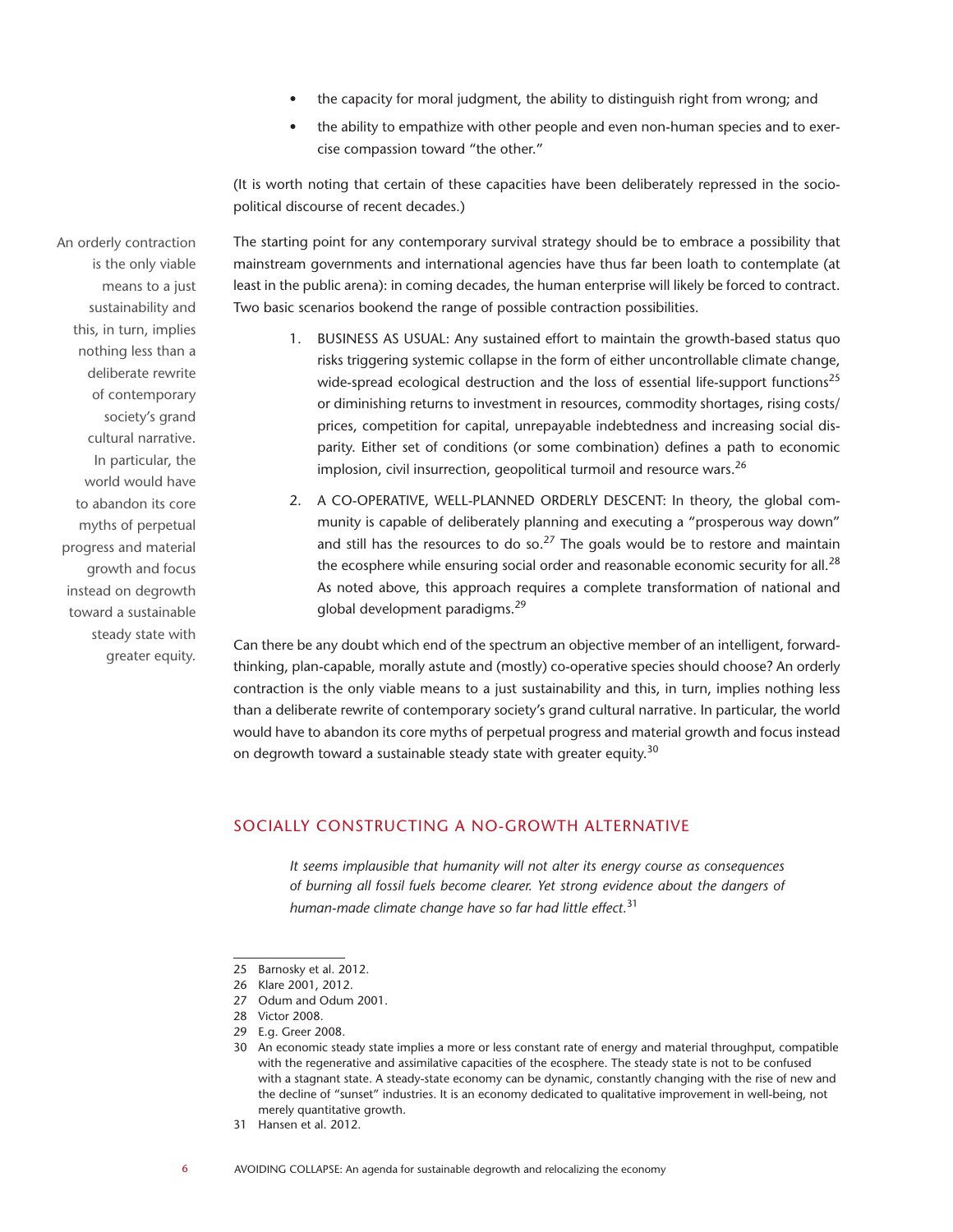Those who track the state of the ecosphere should be excused for being discouraged. A complex of interrelated behavioural tendencies combine to stifle the political will for decisive action: humans generally have difficulty processing information that conflicts with what they already "know"; even when convinced of the need for change, people are not wholly rational in dealing with threats to their socio-economic status or political power; and privileged elites with the greatest stake in the status quo increasingly exert control over the political process.

The first of these barriers is nearly universal and reflects another unique quality of *Homo sapiens*—much of what we assume to be true, much of what masquerades as "reality" in our conscious minds, is to some degree socially constructed.<sup>32</sup> Other sentient organisms respond to the world as they find it, their reactions dictated by instinct, predictable stimulus-response mechanisms and simple trial-and-error learning. By contrast, human groups collectively create complex abstract frames of understanding through which they filter subsequent sensory and emotional inputs. Different framings will produce different responses to the same stimuli with correspondingly different impacts on the well-being of the individual or group involved.

As post-modernists like to remind us, there are no theoretical limits to the diversity and form of alternative perceptions. Indeed, every religious doctrine, political ideology, academic paradigm, worldview and cultural narrative is a social construct. But this by no means implies that competing constructs are equally valid, particularly those pertaining to important aspects of biophysical reality. The important thing to recognize is that socially constructed norms, whether or not they "map" well to reality, profoundly influence how people act out in the world. Indeed, the evidence shows that social constructs carry sufficient weight, even in the face of contrary facts, to determine the fates of entire societies.<sup>33</sup>

#### Grappling with the elephant in the room

*Anyone who believes in indefinite growth in anything physical, on a physically finite planet, is either mad or an economist.*<sup>34</sup>

The contemporary growth economy is a malignant social construct. We need to replace it with an ecologically benign and socially equitable no-growth variant. The idea that the economy would eventually stop growing actually dates from at least the mid-18<sup>th</sup> century when Adam Smith (incorrectly) predicted that a surplus of labour and resource scarcity would impose a limit on growth after just 200 years.<sup>35</sup> Almost a century later, John Stuart Mill also argued that society would reach a "stationary state," but he hoped for a *deliberate* transition. Mill saw no virtue in becoming richer than one need be and advocated instead for a just distribution of property "…attained, by the joint effect of the prudence and frugality of individuals, and of a system of legislation favouring equality of fortunes…." Thoroughly modern, Mill even made an ecological connection. He lamented that the "unlimited increase of wealth and population" would cause Earth to lose "that great portion of its pleasantness which it owes to [nature], for the mere purpose of enabling it to support a larger, but not a better or a happier population." He therefore hoped that people would come to "be content to be stationary, long before necessity compels them to it."36

The contemporary growth economy is a malignant social construct. We need to replace it with an ecologically benign and socially equitable no-growth variant.

<sup>32</sup> Berger and Luckmann 1966.

<sup>33</sup> Tainter 1988; Diamond 2005.

<sup>34</sup> Boulding 1973.

<sup>35</sup> Smith 1776.

<sup>36</sup> All quotes from Mill 1848:bk. 4, chap. 4.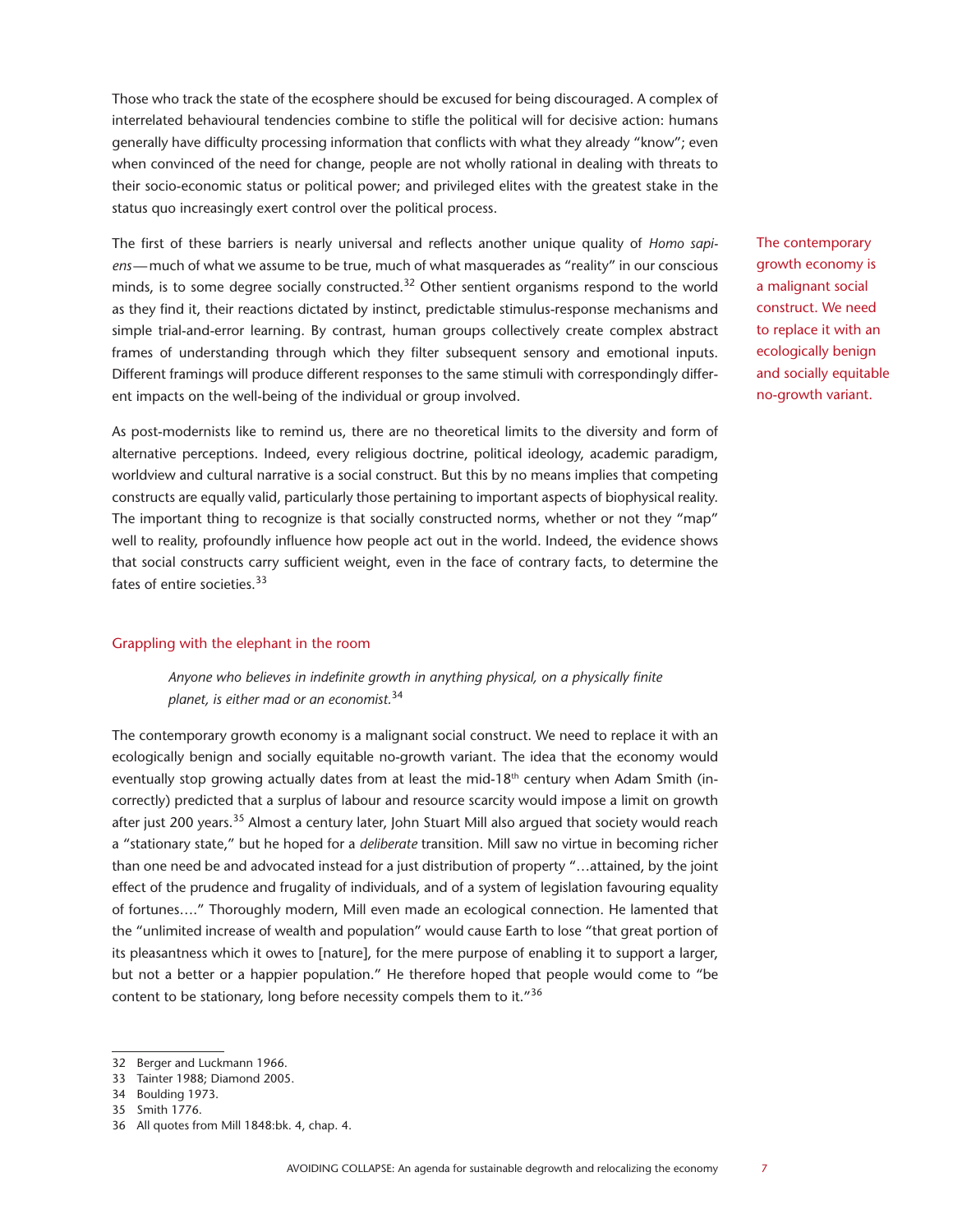It took yet another century to reawaken interest in Mill's "stationary state" (though Mill would regret that "necessity compels [us] to it"). Beginning in the 1960s, the work of Nicholas Georgescu-Roegen<sup>37</sup> and his acolyte Herman Daly<sup>38</sup> culminated in a new discipline, ecological economics, which has debated the notion of a steady-state economy for the past 25 years. Also with intellectual roots in Georgescu-Roegen, the first decades of the 21st century have spawned an increasingly global "degrowth" *(décroissance)* movement. Proponents advocate a gradual downscaling of production and consumption toward a more equitable and co-operative society that would ensure both ecological stability and human well-being.<sup>39</sup>

Thoughtful people contemplating steady-state sustainability with justice (the essence of our scenario 2) usually draw on the following arguments:

- 1. Continuous growth of anything in a finite space is anomalous and ultimately selfcorrecting. For 99.9 per cent of human history, local populations rarely grew for extended periods but rather fluctuated near carrying capacity as a function of food supplies, disease, etc.<sup>40</sup> The recent 200 years of continuous growth that we consider the norm is actually the single most *abnormal* period in human history. Indeed, the present (socially constructed) policy fixation on growth dates only from the 1950s.
- 2. Economic *production* is actually mostly a *consumptive* process. Manufacturing, for example, irreversibly transforms large quantities of useful energy and material into an equivalent mass of useless waste (even the smaller quantity of product eventually joins the waste stream). Economic activity inexorably dissipates resources and increases the entropy (randomness, disorder) of the ecosphere.
- 3. Beyond a certain income level (long passed in high-income countries) there is no further correlation between GDP per capita and objective indicators of either population health or perceived well-being. $41$  Once basic material needs are met, it is not rich countries but rather countries with greater income equality that perform better on standard quality-of-life indicators. Greater social equity is "better for everyone."<sup>42</sup>
- 4. With the promulgation of neo-liberal (corporate/capitalist) policies, an increasing proportion of the income gain from GDP growth accrues to the already wealthy—who don't tangibly benefit—at the expense of middle and lower classes.43 The income

- 41 Lane 2000; Victor 2008.
- 42 Wilkinson and Pickett 2010.

Beyond a certain income level (long passed in highincome countries) there is no further correlation between GDP per capita and objective indicators of either population health or perceived well-being.

<sup>37</sup> Georgescu-Roegen 1971.

<sup>38</sup> Daly (1973, 1991.

<sup>39</sup> Kerschner 2010; Gheorghică 2012.

<sup>40</sup> All species populations would be capable of continuous geometric (exponential growth) in an infinite habitat. Normally, however, space and resource shortages combined with disease, predation and weather effects hold populations in check. Human ingenuity and technology have temporarily loosened the grip of such negative feedbacks on the human enterprise.

<sup>43</sup> In 1980 the richest countries with 10 per cent of the world's population enjoyed a gross national income 60 times that of the poorest countries with10 per cent of the world's population. By 2005 the ratio stood at 122:1. Meanwhile, the poorest quintile of the population within many countries has suffered a declining share of national consumption over the last 15 years (WHO 2013). For example, the top 1 per cent of income earners in the US captured 95 per cent of total income gains since 2009 and now enjoy 10 per cent of total household income. The richest 10 per cent of households take home half the nation's income (Saez 2013). While the trend is less dramatic in Canada, the total net worth of the poorest 20 per cent of Canadian families actually decreased by 15 per cent between 1999 and 2012, leaving them with negative net worth (debts exceeding assets) of more than \$10 million. By contrast, the richest 20 per cent of Canadian families captured two-thirds of the total increase in national wealth during this period and their net worth grew by more than 80 per cent (Canada 2014).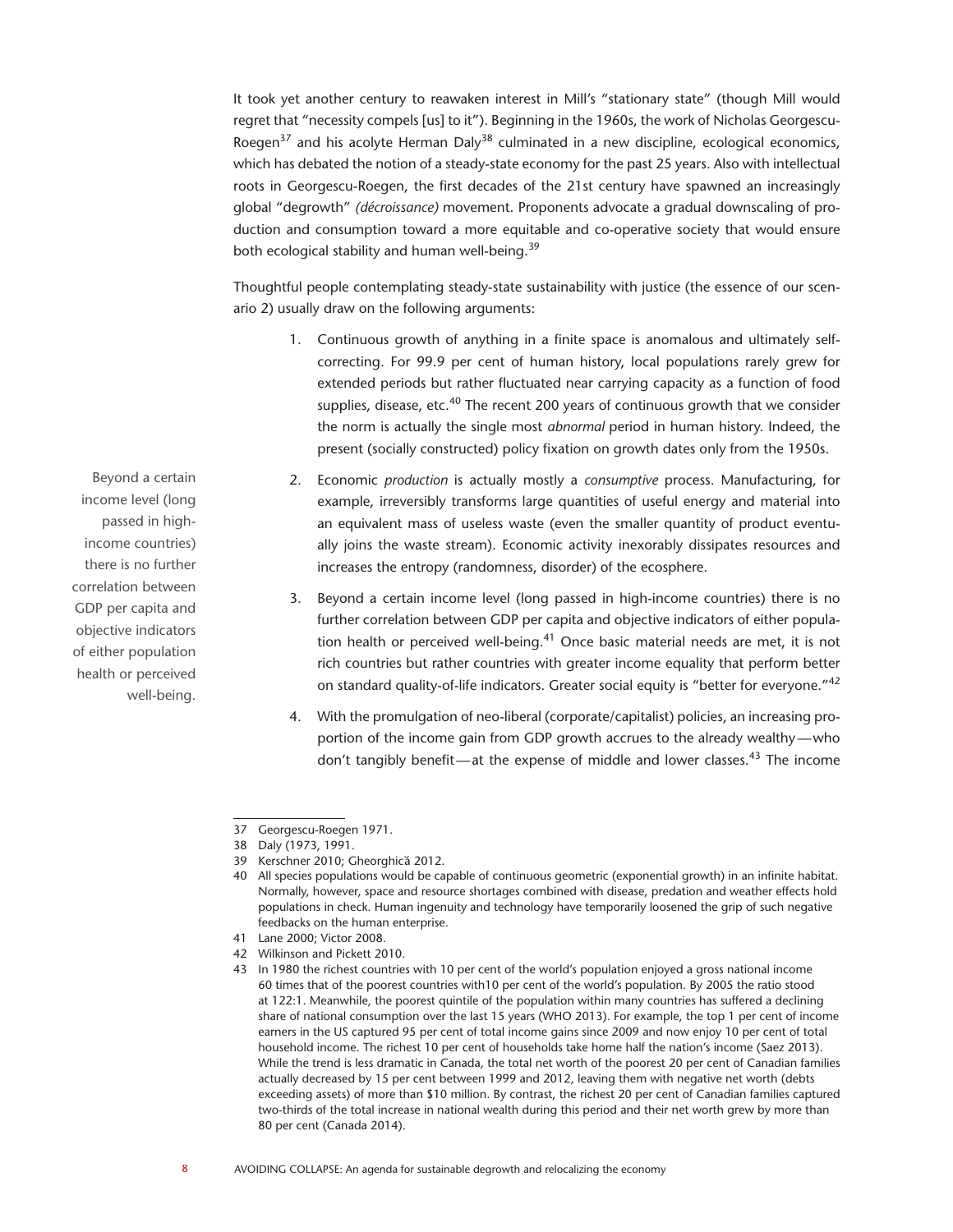gap is increasing even as over-consumption depletes natural capital and undermines life-support systems. The chronically impoverished are hit the hardest, but such trends ultimately threaten everyone.

5. With integrated fiscal, tax, employment and population policies and the like, it should be possible to create an ecologically viable, more equitable, economically stable, no-growth economy with minimal unemployment and poverty.<sup>44</sup>

Even some climate-change scientists are breaking from their normal policy-neutral stance by voicing explicit support for orderly economic contraction. Unless the world can reconcile economic growth with an unprecedented 6 per cent per year decarbonization rate, avoiding a potentially catastrophic 4°C increase in mean global temperature may well require a "planned economic recession."45 Mill was a century and half ahead of his time.

# ACTION ON THE GLOBAL SCALE: CATCHING UP WITH MILL

*It is only in the backward countries of the world that increased production is still an important object: in those most advanced, what is economically needed is a better distribution, of which one indispensable means is a stricter restraint on population.*<sup>46</sup>

Let's assume that the rising cost of global change or some major catastrophe precipitates a great awakening, that world leaders are shocked into agreeing that the science of climate change is basically correct and demands a decisive collective response. They will be on war footing and, with unprecedented unity, will launch a World Assembly for Mutual Survival.

The first thing this high-level forum might acknowledge is that the crisis is the inevitable result of an ill-conceived economic paradigm that assumes poverty and most other human problems can be resolved by technology and growth alone. The question then becomes "what alternative conceptual framing might provide the foundation for a new global narrative that better conforms to reality?"

Certainly recognition of biophysical limits to growth would be near the top of the list. The World Assembly might therefore adopt as its overall goal: *to engineer the creation of a dynamic, more equitable steady-state economy that can satisfy the basic needs of the entire human family within the means of nature*. Fair enough. However, our best science tells us that for the human enterprise to operate compatibly "within the means of nature" merely *curtailing* growth would not be enough. This is a world in overshoot—a sustainable steady-state economy will be a materially smaller economy. In general terms, the world needs to reduce fossil energy use, material consumption and pollution by 50 per cent or more by mid-century.

Moreover, to address egregious inequality, wealthy countries would have to reduce their energy/ material throughput by 80 per cent by 2050 and abandon fossil fuels entirely shortly thereafter.<sup>47</sup> With integrated fiscal, tax, employment and population policies and the like, it should be possible to create an ecologically viable, more equitable, economically stable, no-growth economy with minimal unemployment and poverty.

<sup>44</sup> Jackson 2009; Victor 2008.

<sup>45</sup> Anderson and Bows 2008.

<sup>46</sup> Mill 1848:bk. 4, chap. 6.

<sup>47</sup> Rich countries will have to phase out fossil fuels entirely before century's end. Taking into account the pace of climate change and paleoclimatic evidence that even 2 Celsius degrees of mean global warming would be catastrophic, the latest science argues for limiting atmospheric  $CO<sub>2</sub>$  to 350 ppm (it's currently near 400 ppm and rising) and warming to 1 Celsius degree (Hansen et al. 2013). If we were to begin cutting carbon emissions by 6 per cent annually, we would achieve the required short-term 80 per cent reduction by 2040 and be essentially free of fossil energy by 2090.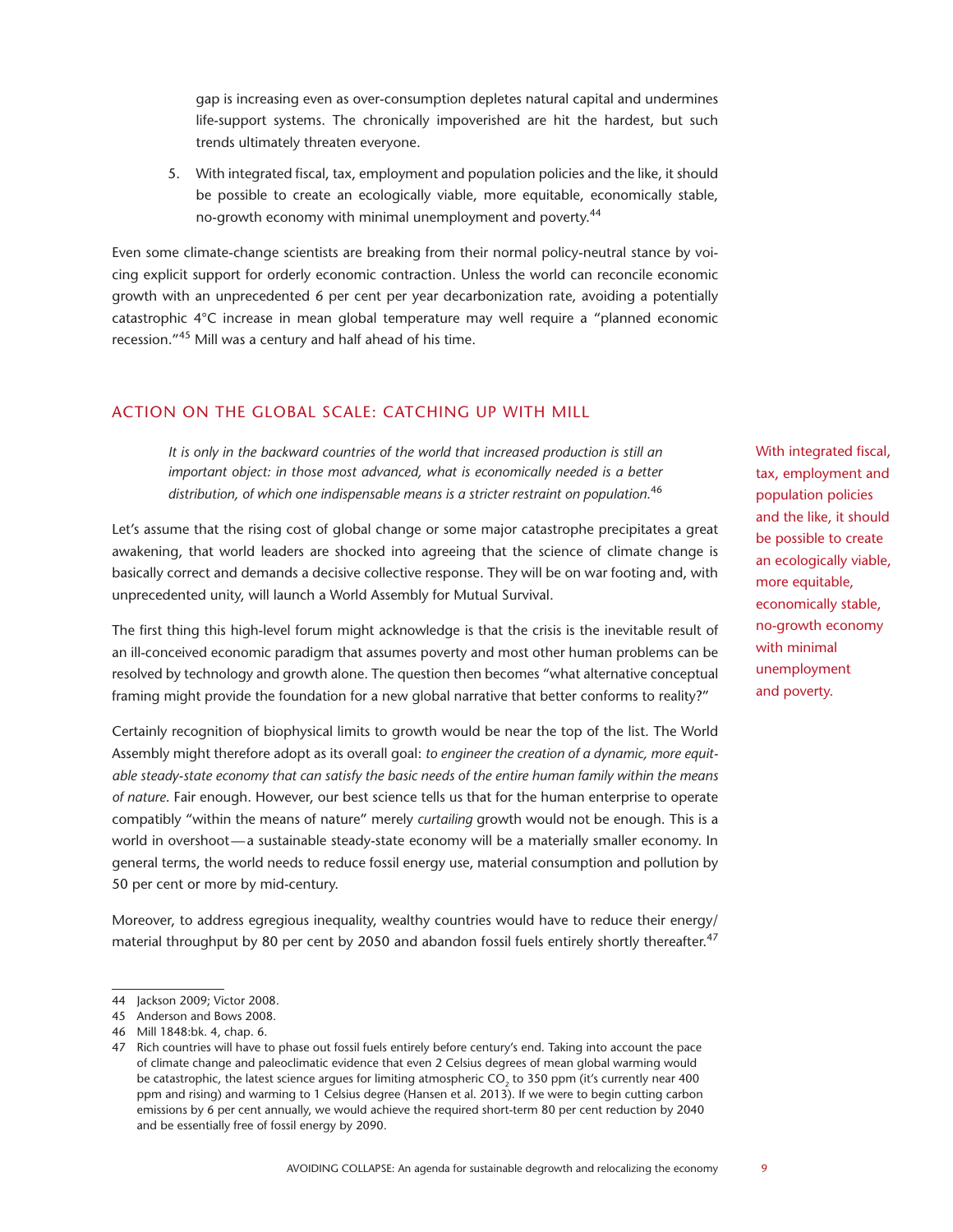The additional commitment is necessary to free up the "ecological space" needed to improve material conditions in developing countries where, in Mill's words, "increased production is still an important object." If global growth is no longer available as a poverty-reduction tool, "a better distribution" (Mill again) emerges as the only viable policy option.

Needless to say, contraction is not an idea that resonates with contemporary economic thinking. If an orderly transition requires the consent and involvement of a majority of citizens, it also demands a dramatic shift in social-cultural norms. Specifically, the new narrative must de-emphasize competitive individualism, greed and short-term self-interest and trumpet instead the adaptive strengths of co-operation, community and people's common interest in survival. It must also discard the shrivelled representation of the human character portrayed in neo-liberal economic models. *Homo economicus* is an atomistic self-interested utility maximizer devoid of family, community, place and any meaningful relationship with nature; this creature defines "rational" strictly in terms of maximizing personal consumption. Real people are vastly more complex; we live socially in physical communities and are capable of expressing a full spectrum of attitudes, behaviours and relationships to the rest of the world. We can all be greedy and self-serving on one occasion, generous and selfless on another; we can all enjoy the thrill of competition but are just as capable of joyful co-operation; for most people, money is a means to live, not an end in itself. The key insight is that, while human nature displays a spectral palette of attributes and behaviours, cultural nurture helps determine which of these "colours" shine most brightly. As previously noted, we socially construct the cultural norms that shape our interactions with each other, with other species and with the ecosystems that sustain us.

This is good news. As part of a survival plan, the world community will agree to a worldwide social marketing program designed both to bring the majority of citizens on board and to counter the inevitable push-back from those with the greatest stake in the status quo. Public re-education is necessary to inform ordinary citizens of the severity of the crisis and to animate values and behaviours compatible with the steady state. The program must advance a positively attractive vision of the future that ensures economic security, social cohesion and ecological stability. It must also graphically contrast this vision with the future of resource wars, geopolitical turmoil and climate chaos likely to unfold if we maintain our BAU trajectory.

There will undoubtedly be objections to any such global social learning exercise. However, let's remember that the denizens of today's self-destructive consumer society are already the most thoroughly socially engineered generation of humans ever to walk the planet; that billions of dollars are spent every year in public relations, advertising and deliberate misinformation campaigns to ensure that they remain tuned to the status quo; and that this programming is destroying their future prospects.<sup>48</sup>

In general terms, the world needs to reduce fossil energy use, material consumption and pollution by 50 per cent or more by mid-century. To address egregious inequality, wealthy countries would have to reduce their energy/material throughput by 80 per cent by 2050 and abandon fossil fuels entirely shortly thereafter.

<sup>48</sup> Since the 1970s, business interests in North America have been remarkably successful in reframing popular political discourse to reflect corporate capitalist values against the perceived threats of civil rights, environmentalism and other "common good" values. The evidence is in corporate sponsorship of university chairs of (neo-liberal) economics, the founding and financial support of numerous influential neo-conservative think tanks (e.g. the Cato Institute, the Heartland Institute), and the sponsorship of right-wing talk radio and television programming. The latter are notable for their anti-intellectual/anti-science stance as reflected in support for creationism and climate change denial.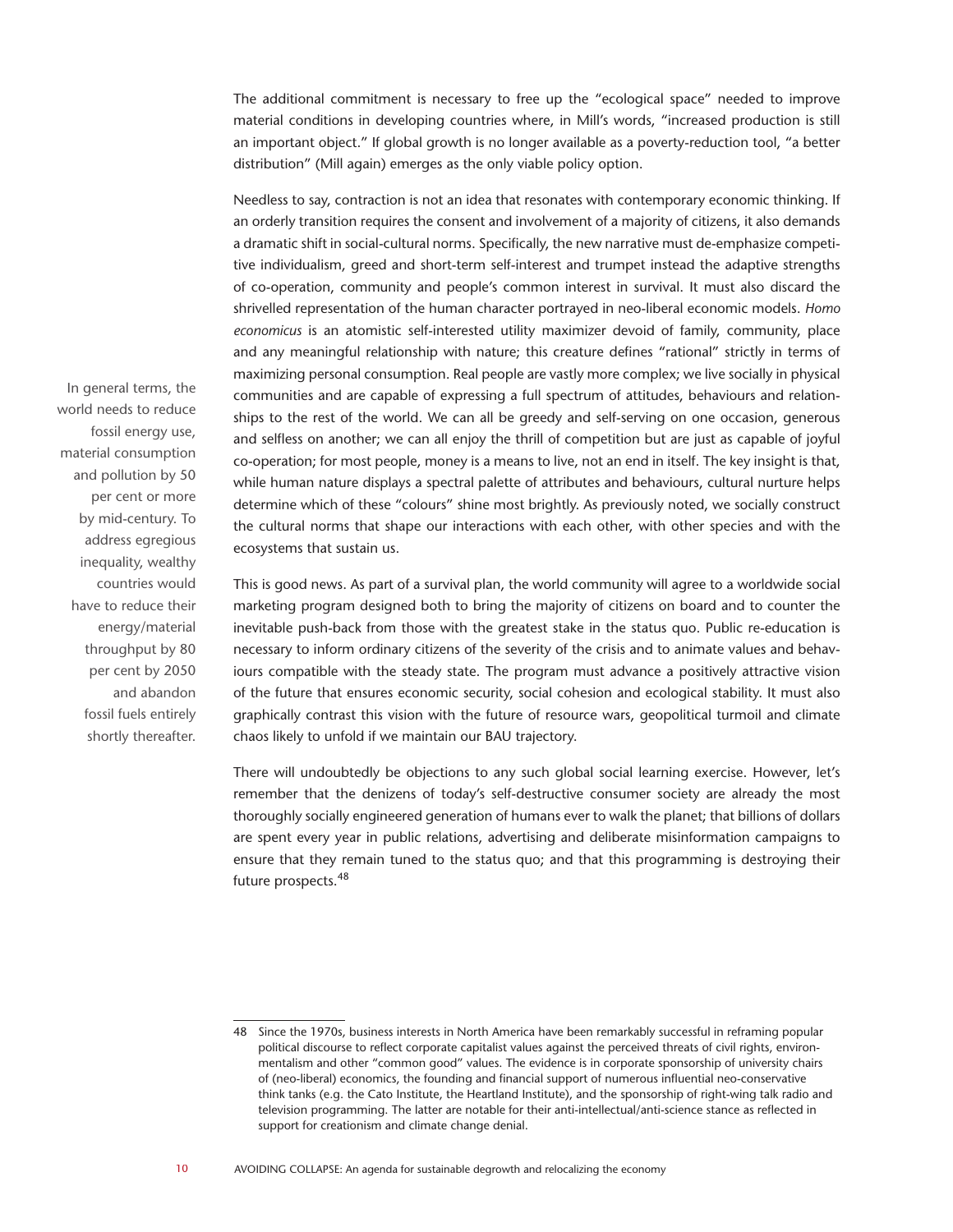# BASIC POLICIES FOR GLOBAL/LOCAL SUSTAINABILITY

The cult of consumerism is not only spiritually empty but also ecologically destructive. To repair the failing ecosystems and life-support functions upon which we all depend, steady-state thinking emphasizes investment and conservation over spending and consumption. It also must work to restore trust in government as needed to mend our social safety nets and cultivate mutually supportive relationships among social groups.

#### Fixing broken markets

Both ecological and social sustainability require that we abandon neo-liberals' unbridled confidence in markets as the sole wellspring and arbiter of social values. Climate change, fisheries collapses, ecosystems degradation and illegal sweatshops are all examples of gross market failure. The World Assembly must relegitimize national government intervention in markets to protect the common good; the world needs sound planning, selective reregulation and comprehensive extra-market adaptation strategies for global change.

A major goal is to ensure that prices reflect the full costs of production and use. True-cost economics recognizes the need to:

- End perverse subsidies to the private sector (e.g. to the fossil fuel sector, fishing fleets, the corn ethanol industry, and private banks "too big to fail");
- Reregulate the private sector as necessary to protect the public interest;
- Introduce scheduled ecological fiscal reforms—tax the bad (depletion and pollution) as well as the good (labour and capital). This might require a combination of pollution charges/taxes on domestic produces and import tariffs on underpriced trade  $q$ oods: $49$  and
- Tie development policy to the "strong sustainability" criterion (i.e. maintain constant, adequate per-capita stocks of critical natural, manufactured and human capital assets in separate accounts). This requires that we learn to live on sustainable natural income, not natural capital liquidation. Society must therefore:
	- Implement "cap-auction-trade" systems for critical resources such as fossil fuels—i.e. place sustainable limits on rates of resource exploitation (or waste discharges), auction off the exploitation rights to available capacity, and use the rents thus captured to address subsequent equity issues;
	- Revise systems of national accounts to include biophysical estimates of essential natural capital stocks and sinks in support of the previous measure;
	- Enforce an adequate minimum (living) wage; and
	- Replace or supplement GDP with more comprehensive/realistic measures of sustainable human well-being.

We must work to restore trust in government as needed to mend our social safety nets and cultivate mutually supportive relationships among social groups.

<sup>49</sup> For more on how an equitable and effective carbon tax can be modelled, see Lee 2011.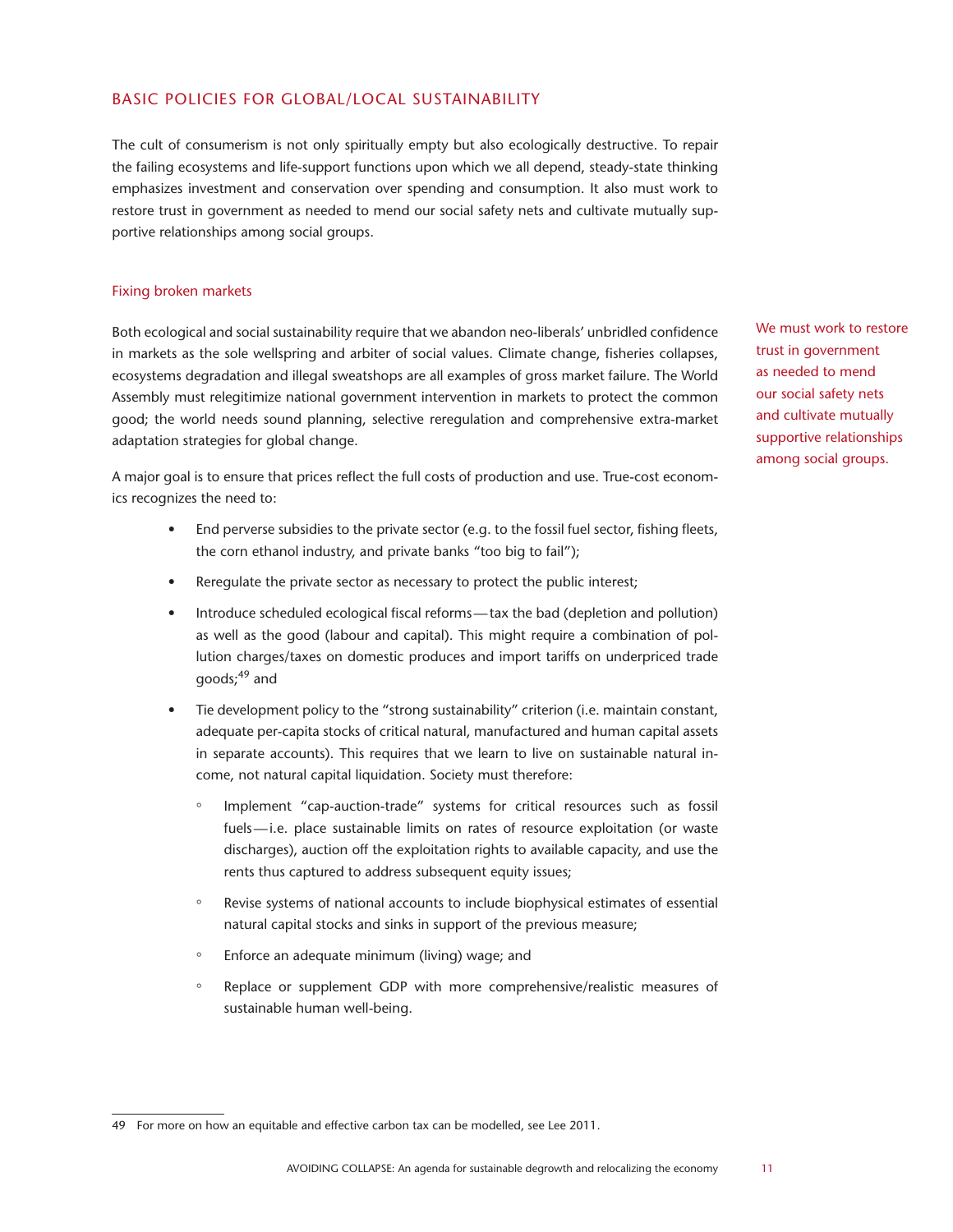#### Rewriting the social contract

Consistent with the principles of community, co-operation and people's common interest in an orderly transition, the World Assembly would generate guidelines for individual nations to renew the social contract and repair social safety nets. National plans would include programmatic tax reform based on recognition that taxation is society's means of pooling resources in service of the common good, particularly in times of widespread threat. Specific elements of the program might include:

- A return to more progressive taxation policies encompassing income, capital gains, estate and corporate taxes;<sup>50</sup>
- Using taxes and positive incentives to promote a shift from private capital accumulation to investment in public infrastructure (e.g. transit, community facilities) and human development;
- Recognition that a negative income tax (e.g. guaranteed basic income) may be necessary to assist low-income families through the transition and to ensure access to the basics for life;
- Investment in job training and job placement. Obsolete, unsustainable "sunset" industries must be phased out (e.g. coal-based electricity generation) and workers will need new skills for employment in emerging sunrise industries (e.g. solar energy technologies, *passivhaus* building);<sup>51</sup>
- Capitalizing on the advantages of a shorter work week and job-sharing to reduce unemployment and improve people's work/life balance (self-actualization);
- Other measures to promote full employment; and
- Implementing state-assisted family planning programs everywhere to stabilize/reduce human populations.

# RETHINKING GLOBALIZATION, RESTORING LOCALITY

The global survival plan would also partly unravel today's increasingly unsustainable eco-economic entanglement of nations. The rationale is clear: first, the human mind is incapable of adequately understanding, let alone safely controlling, the behaviour of complex global-scale systems under stress.<sup>52</sup> On the other hand, local/regional human communities and ecosystems are more manageable and any negative "surprises" will be confined to the affected region. Second, unfettered trade allows trading regions to exceed their local carrying capacities with short-term impunity while it both depletes remaining reserves of natural capital and accelerates global pollution, increasing the risk to all. Global overshoot would be eliminated if each region were sustainably managed. Third, the economic restructuring (e.g. national/regional economic specialization) required for global market efficiency reduces domestic economic diversity and resilience, destroys livelihoods

National plans would include programmatic tax reform based on recognition that taxation is society's means of pooling resources in service of the common good, particularly in times of widespread threat.

<sup>50</sup> The CCPA has produced many reports outlining ideas for progressive tax reform. See for example Lee and Ivanova 2013.

<sup>51</sup> For more on the transition to green jobs, see the Climate Justice Report by Lee and Card 2012.

<sup>52</sup> This is perhaps the most powerful argument against attempts to "geo-engineer" solutions to climate change. Unintended systems responses are inevitable, unpredictable and most likely to be negative.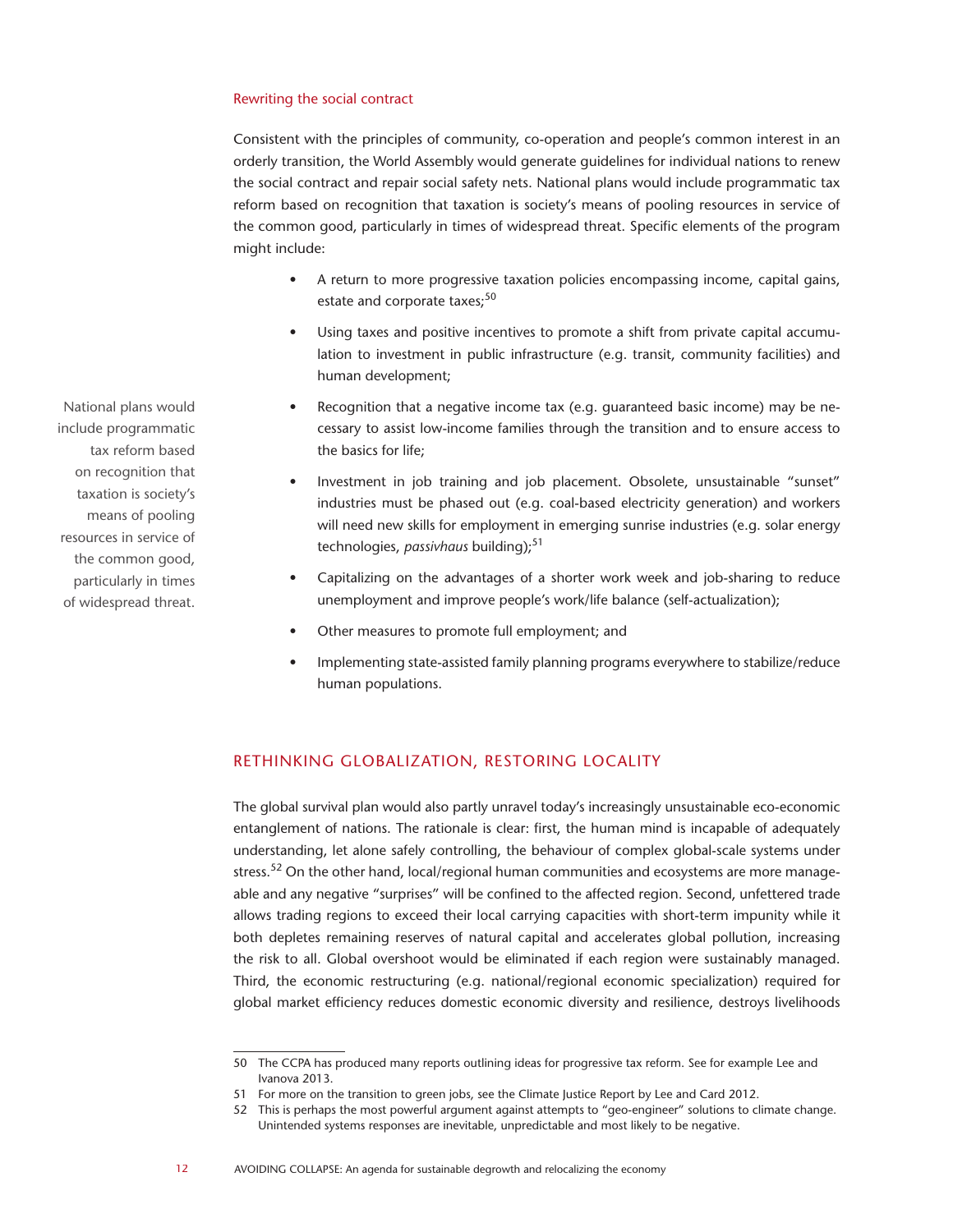and sometimes whole communities and devalues the skills of local populations. Moreover, because specialization makes people dependent on trade for everything no longer produced locally, it increases their vulnerability to global change—crop failures, energy bottlenecks, geopolitical instability and even changes in market conditions.<sup>53</sup> What will China do when it can no longer feed itself because global surpluses are inaccessible or have disappeared? Fourth, global economic integration is partially a product of abundant cheap energy. With rising energy costs (the end of the fossil fuel bonanza?) the relocalization of production in heavy-goods sectors affected by rising transportation costs is already occurring and, as energy supplies shrink, the rest of the economy will necessarily follow. Fifth, unlike capital, many people feel affinity to their home communities (and are not fluidly mobile in any case).

To rebalance the tension between the global and local economies, the world community should revise WTO rules and similar regional trade treaties (e.g. NAFTA, the European Union). Nations and regions will be able to adapt creatively to emerging conditions only if they are free to:

- Develop deglobalization plans to reduce dependence on foreign sources and sinks (i.e. reduce nations' ecological footprint on others' ecosystems and the global commons);
- Generally increase national self-reliance in food, energy and other essential resources as a buffer against climate change, increasing scarcity and prices, and global strife;
- • Simultaneously relocalize, re-skill domestic populations, strengthen domestic markets and diversify local economies through import displacement. Every nation/ region should be able to produce the basic goods to feed, clothe and house itself, for example;
- Encourage development of local currencies and local exchange trading systems to facilitate intra-regional trade and buffer local economies from external market fluctuations;
- Insist on terms of international trade that prohibit capital depletion and that provide the producer surpluses needed to maintain essential natural capital stocks (e.g. soils, fish stocks); and
- Invest in rebuilding local/regional natural capital stocks (e.g. fisheries, forests, soils, biodiversity reserves, etc.) that have been traded away, using revenues collected from carbon taxes or resource-quota auctions.

Let's be clear that rebalancing does not mean abandoning international trade. Trade does provide an important buffer in the event of domestic shortages caused by drought or disaster; it is necessary to acquire vital goods that cannot be produced locally. In any event, some countries and regions with large ecological deficits will remain highly trade-dependent at least until their populations fall to more sustainable levels. The rule for resilient local economies should be: export only true ecological surpluses (no net loss of productive natural capital) and import only important commodities that cannot reasonably be sourced at home. "Trade if necessary, but not necessarily trade" serves as convenient shorthand.

To rebalance the tension between the global and local economies, the world community should revise WTO rules and similar regional trade treaties.

<sup>53</sup> Rees 2002, 2012; Kissinger and Rees 2009, 2010.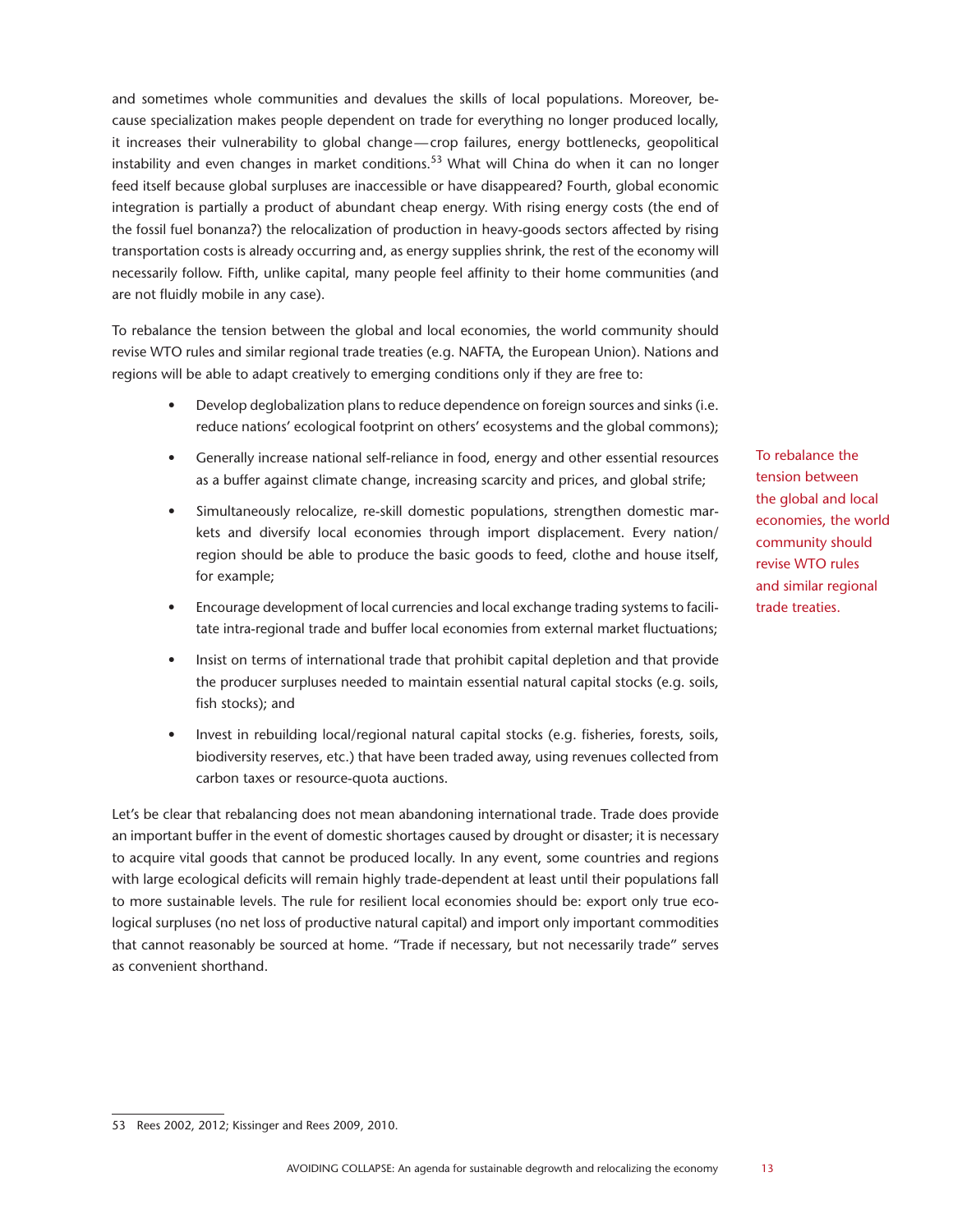#### Bringing it back home: relocalization

*Those people…living in relatively self-reliant, organic, village-scale settlements should be able to ride the change with minimal difficulty and will emerge into the post-civilization phase intact.*<sup>54</sup>

The uncertainties associated with global change also have important implications for urban form and function.55 Urban designers and planners should begin now to rethink cities—or rather urban regions—so they function as complete quasi-independent human ecosystems. This is the ultimate form of functional bio-mimicry.56

The city-as-ecosystem requires the relocalization of many ecological functions. Contemporary urbanization, combined with globalization, has transformed local, integrated, cyclical human ecological production systems into global, horizontally disintegrated, unidirectional throughput systems.<sup>57</sup> Rather than being recycled on the land, essential nutrients contained in grain from the Russian steppes or Canadian prairies wind up in distant oceans, irreversibly discharged from urban sewage outfalls all over the world. The soils of some of the world's most important breadbaskets have lost half or more of their natural nutrients in just a century of mechanized agriculture.

The least vulnerable and most resilient urban system might be a new form of urban-centred bioregion (or eco-city state) in which a densely built-up core is surrounded by essential supportive ecosystems. The goal is to consolidate as much as possible of the human community's productive hinterland in close proximity to its consumptive centre. Organic "wastes" and nutrients could then be economically recycled back to farms and forests.

Such a bioregionalized city would reconnect its human population to "the land." Citizens would see themselves to be directly dependent on local ecosystems and thus have a strong incentive to manage them sustainably. Less dependent on imports for the necessities of life, bioregionally focused populations would be partly insulated from external climate vagaries, resource shortages and distant conflicts.

Ideally, regional eco-cities would develop economic and social planning policies to facilitate reducing their residents' ecological footprints to a globally equitable 1.8 gha per capita. This is technically possible<sup>58</sup> and the implicit greater equity could actually improve individual and community well-being.<sup>59</sup> In any case, footprint contraction is essential to protect the regenerative capacity of nature and, where possible, to maintain populations within regional carrying capacity.

Clearly, the bioregional vision would require new governance structures that devolve significant control over their extended territories and resource hinterlands to eco-city states. These mechanisms would function to manage land, ecosystems and other resources vital to sustaining human life in the long-term collective interests of the entire community. This, in turn may require stinting some customary private property rights. On a planet in overshoot, it is unacceptable for landowners to destroy through "development" the life-support functions required by everyone. Protecting a redefined commons would be a fundamental goal of any socially just and sustainable steady state.

Urban designers and planners should begin now to rethink cities — or rather urban regions—so they function as complete quasi-independent human ecosystems. Less dependent on imports for the necessities of life, bioregionally focused populations would be partly insulated from external climate vagaries, resource shortages and distant conflicts.

<sup>54</sup> Mare 2000.

<sup>55</sup> Register 2006.

<sup>56</sup> Rees 2012.

<sup>57</sup> Rees 1997, 2012.

<sup>58</sup> Von Weizsäcker et al. 2009.

<sup>59</sup> Wilkinson and Pickett 2010.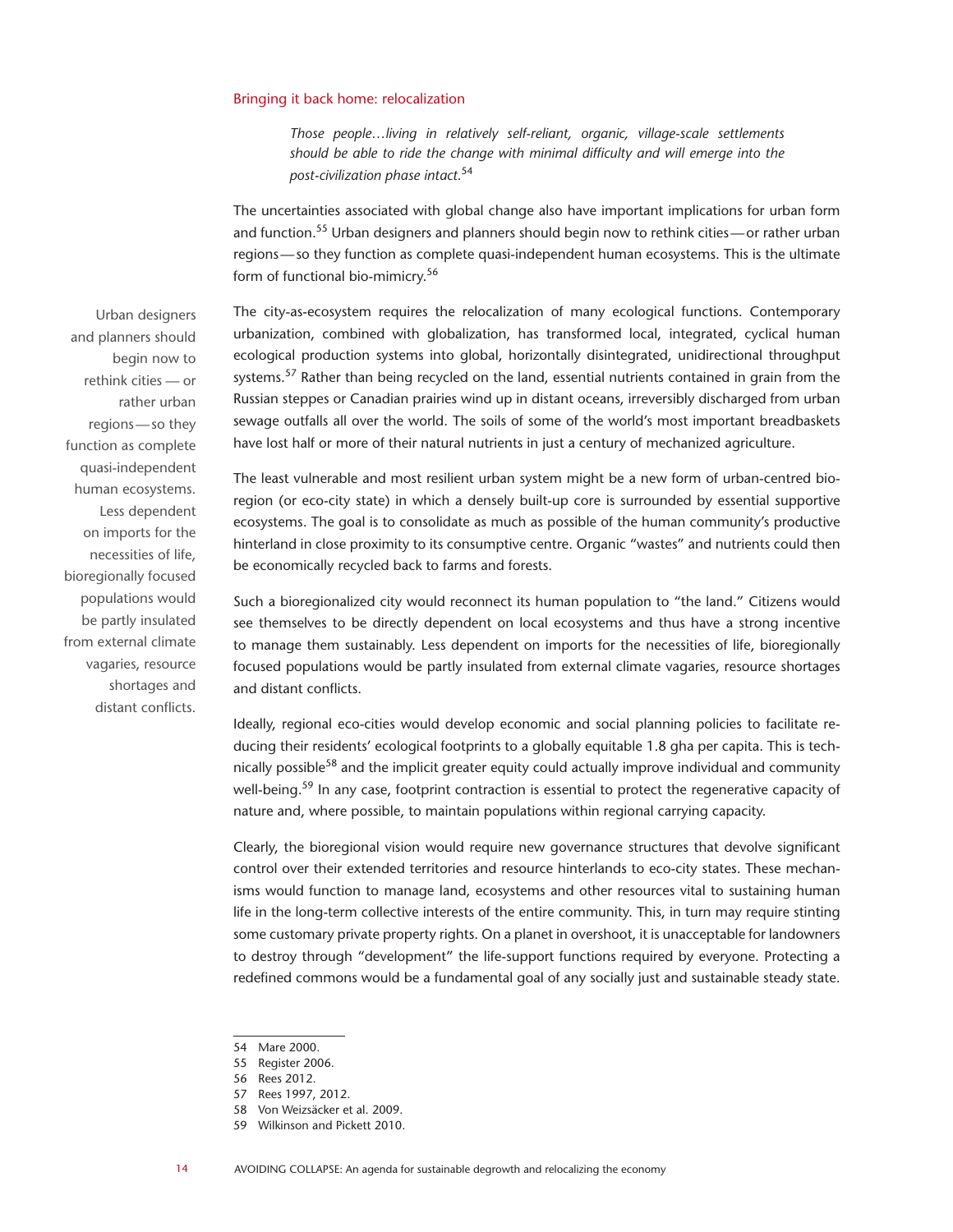#### EPILOGUE: MIRED IN DENIAL?

The bad news is that evidently things still have to get much worse before we will *muster the courage and clarity to try to make them better. The "good news" is that things are indeed getting worse....*<sup>60</sup>

This paper started from the premise that the human enterprise has already overshot global carrying capacity and that accelerating global change will soon force the world community to contemplate the end of material growth. I argued that if our best climate and environmental science is basically correct then humanity faces a choice between maintaining business-as-usual—in which case nature is likely to impose a chaotic implosion—or planning an orderly equitable contraction. In short, to achieve sustainability with justice we will have to deliberately scale back the global economy (or at least reduce the throughput of energy and material) and consider means to redistribute ecological and economic wealth at national and local levels. This would require the world community to collaborate in the social construction of a new economic narrative founded on stationary or steady-state thinking. We must also reconsider the role of globalization and trade and begin the relocalization of much economic activity at the community and regional levels.

Contemplating wholesale relocalization after decades of rhetoric on the inevitability of global integration makes it appear the most daunting of tasks. However, there is nothing ordained or sacred about contemporary globalization. It is purely a social construct, the product of many human minds, laboriously negotiated global and regional agreements and arguably designed mostly to serve the interests of capital and the corporate sector. It can therefore be deconstructed and replaced. A global network of largely self-reliant bioregional subsystems based on the principles described above would ensure a more economically secure, ecologically stable and socially equitable future for the majority of the world's people. If each such interlinked bioregion managed to stabilize its domestic population and conserve adequate per-capita stocks of natural capita, the aggregate effect would be global sustainability.

In theory, opting for this alternative should not be a difficult choice for *Homo sapiens*. Would an ostensibly intelligent, forward-thinking, morally conscious, compassionate species continue to defend an economic system that wrecks its planetary home, exacerbates inequality, undermines social cohesion, generates greater net costs than benefits and ultimately threatens to lead to systemic collapse?

Remarkably, the answer so far seems to be "yes." There are simply no strong voices for caution among contemporary leaders and certainly no political constituencies for degrowth. There is no nascent plan for a World Assembly for Mutual Survival. Humanity's unique capacities for collective intelligence, rational analysis and planning ahead for the common good play no major role in the political arena, particularly when they challenge conventional myths, corporate values and monied elites. On present evidence, there is little possibility that anything like the proposals outlined above will be implemented in time for a smooth transition to sustainability. Daly was right: "evidentally, things still have to get much worse before we will muster the courage and clarity to try to make them better."<sup>61</sup>

We are our own worst enemy. People are naturally both short-sighted and optimistic and thus discount the future; we generally react emotionally/instinctively to things that threaten our social status or political/economic power; those most vested in the status quo therefore vigorously resist sustainability with justice we will have to deliberately scale back the global economy and consider means to redistribute ecological and economic wealth at national and local levels.

To achieve

<sup>60</sup> Daly 2013.

<sup>61</sup> Ibid.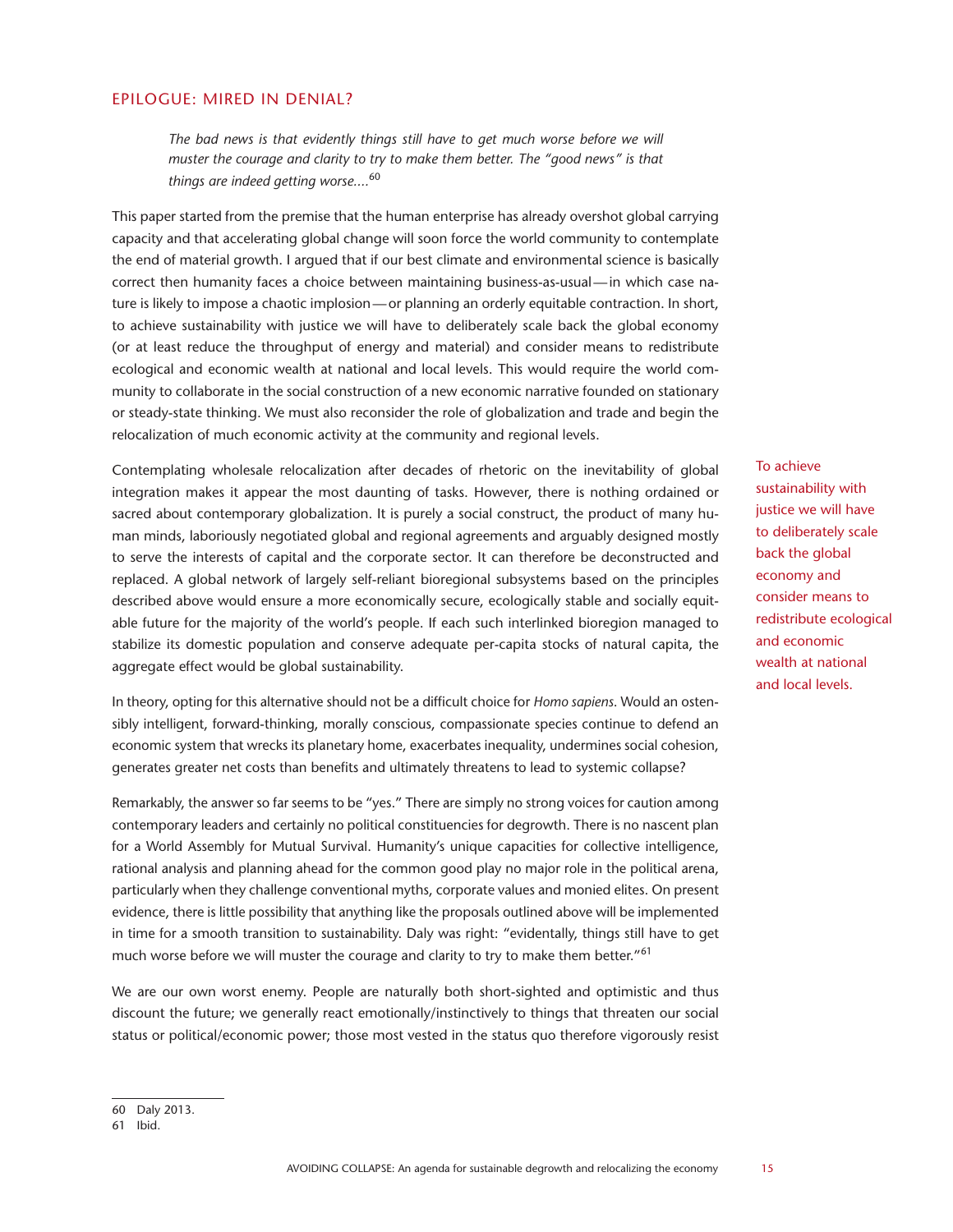significant change; corruption and greed (all but sanctioned by contemporary morality) overshadow the public interest.

Mindless dedication to entrenched beliefs is a particularly powerful blinder to otherwise obvious truths. History shows that the resultant "Woodenheadedness...plays a remarkably large role in government. It consists in assessing a situation in terms of preconceived fixed notions (i.e. ideology) while ignoring any contrary signs. It is acting according to wish while not allowing oneself to be deflected by the facts."<sup>62</sup> Neuroscientists have long recognized the general phenomenon, but the means by which people become so deeply committed to particular concepts has only recently been revealed. In the course of individual development, repeated social, cultural and sensory experiences actually trace a semi-permanent record in the individual's synaptic circuitry—cultural norms, beliefs and values can acquire a physical presence in the brain. Once entrenched, these neural structures alter the individual's perception of subsequent experiences. People tend to seek out situations, people and information that reinforce their neural "presets." Conversely, "when faced with information that does not agree with their internal structures, they deny, discredit, reinterpret, or forget that information."63

Would an ostensibly intelligent, forward-thinking, morally conscious, compassionate species continue to defend an economic system that wrecks its planetary home, exacerbates inequality, undermines social cohesion, generates greater net costs than benefits and ultimately threatens to lead to systemic collapse?

In this light, the citizens of market democracies may well be blindsided by a socially constructed bias toward capitalist values and market ideology, which combines with innate behavioural conservatism in a formidable barrier to societal transformation. The fate of global civilization may therefore rest on humanity's penchant for self-delusion in the face of harsh reality. People's learned or "soft-wired" cognitive barriers can be broken down, but this requires acknowledgement of the problem and significant effort on the part of the individual—or an external shock powerful enough to shatter the treasured illusion.

So where does this leave us? The pace of global change is quickening, but it may well be that the mainstream world community is too fractious in outlook, too belligerent in defence of political status and tribal territory and too wedded to conventional myths to rise to the sustainability challenge. Despite considerable grassroots activity and the proliferation of sustainability-oriented NGOs, preferred lies and shared illusions may hold sway over discomforting facts until it is too late to engineer a "prosperous way down."64

Should this be our fate, it wouldn't be the first time a human culture has risked tripping into the abyss—the most intriguing thing about the evolution of human societies is "the regularity with which the pattern of increasing complexity is interrupted by collapse...."<sup>65</sup> (Exceptions are those societies that are able to reject problematic core values and beliefs and replace them with more adaptive cultural narratives.) $66$  What would be unprecedented is the sheer scale of the implosion. Previous ill-fated societies were regional societies, but if *global* civilization goes down, it could mean the end of the entire human experiment. *Homo sapiens* will have been selected out by ecological and social environments in turmoil. We will have failed to adapt, despite exquisite documentation of the changing reality destined to do us in.

Suggested epitaph: "Too clever by half but not nearly smart enough."

<sup>62</sup> Tuchman 1984:7.

<sup>63</sup> Wexler 2006.

<sup>64</sup> Odum 2001.

<sup>65</sup> Tainter 1995.

<sup>66</sup> Diamond 2005.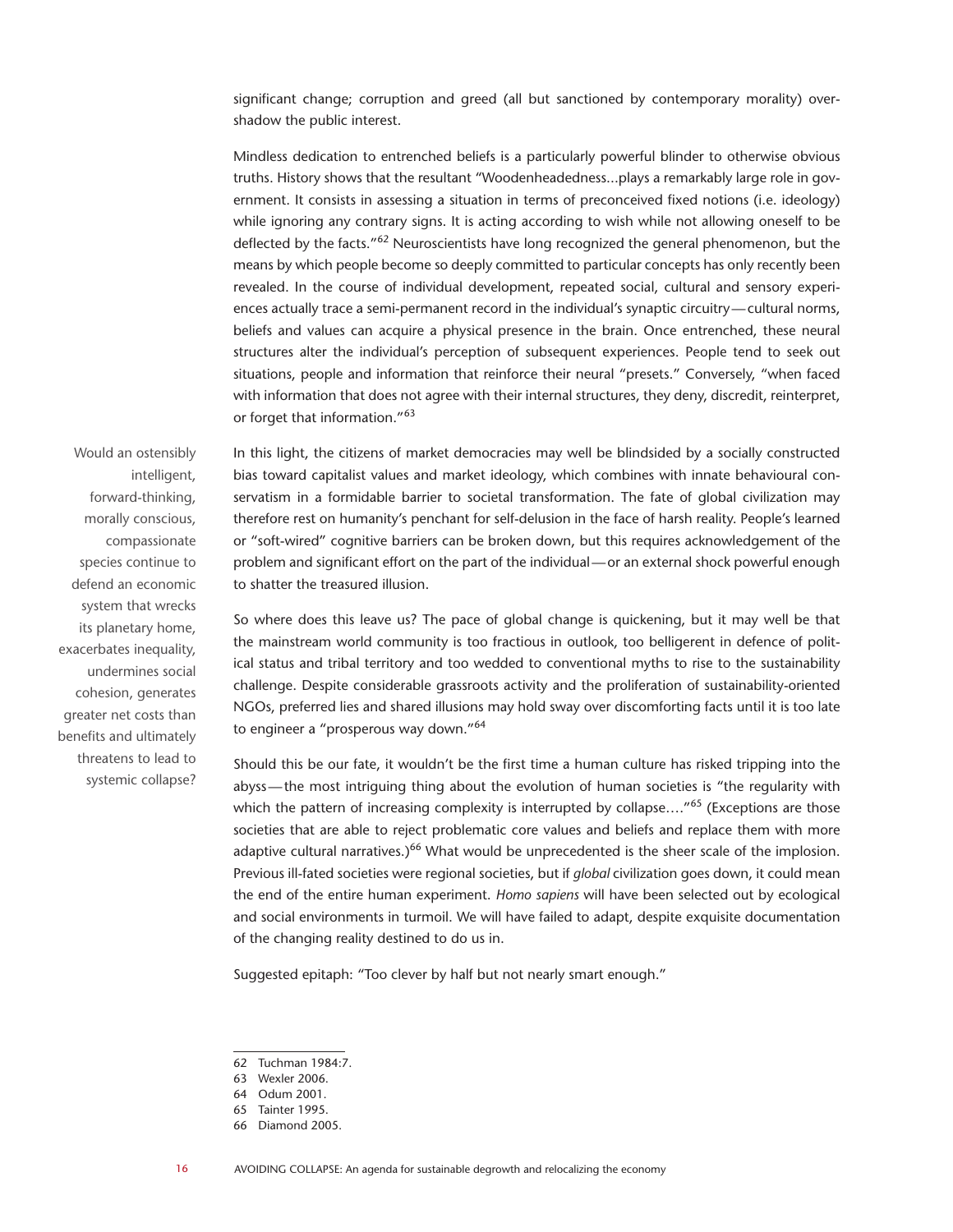#### **REFERENCES**

- Anderson, K. and A. Bows. 2008. Reframing the climate change challenge in light of post-2000 emission trends. *Phil. Trans. R. Soc. A* doi:10.1098/rsta.2008.0138. Available at: http://rsta. royalsocietypublishing.org/content/366/1882/3863.full.
- Barnosky, A.D. et al. 2012. Approaching a state shift in Earth's biosphere. *Nature* 486:52-58. doi:10.1038/nature11018.
- Beckerman, W. 1992. Economic growth and the environment: Whose growth? Whose Environment? *World Development* 20:481-496.
- Berger, P.L. and T. Luckmann. 1966. *The Social Construction of Reality*. Garden City, NY: Doubleday.
- Boulding, K. 1973. Attributed to Kenneth Boulding in: United States. Congress. House (1973) *Energy reorganization act of 1973: Hearings, Ninety-third Congress, first session, on H.R. 11510*, p. 248.
- Canada. 2014. Survey of Financial Security. Ottawa: Statistics Canada. Available at: http://www.statcan. gc.ca/daily-quotidien/140225/dq140225b-eng.htm.
- Clugson, C.O. 2012. *Scarcity: Humanity's Final Chapter?* Port Charlotte, FL: Booklocker.com, Inc.
- Daly, H.E. (ed.). 1973. *Toward a Steady-State Economy*. San Francisco: W.H. Freeman.
- Daly, H.E. 1991. Steady-State Economics: Second Edition with New Essays (orig. 1977). Washington, DC: Island Press.
- Daly, H.E. 2013. The fracking of "the limits to growth." *The Daly News*, Center for the Advancement of the Steady State Economy. Available at: http://steadystate.org/ the-fracking-of-the-limits-to-growth/.
- Deininger, K., D. Byerlee et al. 2011. Rising global interest in farmland: Can it yield sustainable and equitable benefits? Washington, DC: World Bank. Available at: http://siteresources.worldbank.org/ INTARD/Resources/ESW\_Sept7\_final\_final.pdf.
- Diamond, J. 2005. *Collapse: How Societies Choose to Fail or Succeed*. New York: Viking Press.
- Georgescu-Roegan, N. 1971. *The Entropy Law and the Economic Process*. Cambridge, MA: Harvard University Press.
- *The Emergence of La Décroissance*. CES Working Papers, IV(1). Centre for European Studies, Alexandru Ioan Cuza University of Iaşi.
- Greer, J.M. 2008. *The Long Descent*. Gabriola Island, BC: New Society Publishers.
- Hansen J., P. Kharecha, M. Sato et al. 2013. Assessing "dangerous climate change": Required reduction of carbon emissions to protect young people, future generations and nature. *PLoS ONE* 8(12):e81648. doi:10.1371/journal.pone.0081648.
- Hansen, J., M. Sato, G. Russell and P. Kharecha. 2012. *Climate Sensitivity, Sea Level, and Atmospheric CO2.* New York: NASA Goddard Institute for Space Studies and Columbia University Earth Institute. Available at: http://arxiv.org/ftp/arxiv/papers/1211/1211.4846.pdf.
- Hedges, C. 2013. We are all aboard the Pequod. *Nation of Change—Human Rights* (9 July 2013). Available at: http://www.nationofchange.org/we-are-all-aboard-pequod-1373377109.
- Heinberg, R. 2013. *Snake Oil: How Fracking's False Promise of Plenty Imperils Our Future*. Santa Rosa, CA: Post Carbon Institute.
- IEA. 2010. *World Energy Outlook 2010—Executive Summary*. Paris: International Energy Agency. Available at: http://www.worldenergyoutlook.org/media/weowebsite/2010/WEO2010\_es\_english.pdf.
- Jackson, T. 2009. *Prosperity without Growth—Economics for a Finite Planet*. London: Earthscan.
- Kerschner, C. 2010. Economic de-growth vs. steady-state economy. *Journal of Cleaner Production* 18:544-551.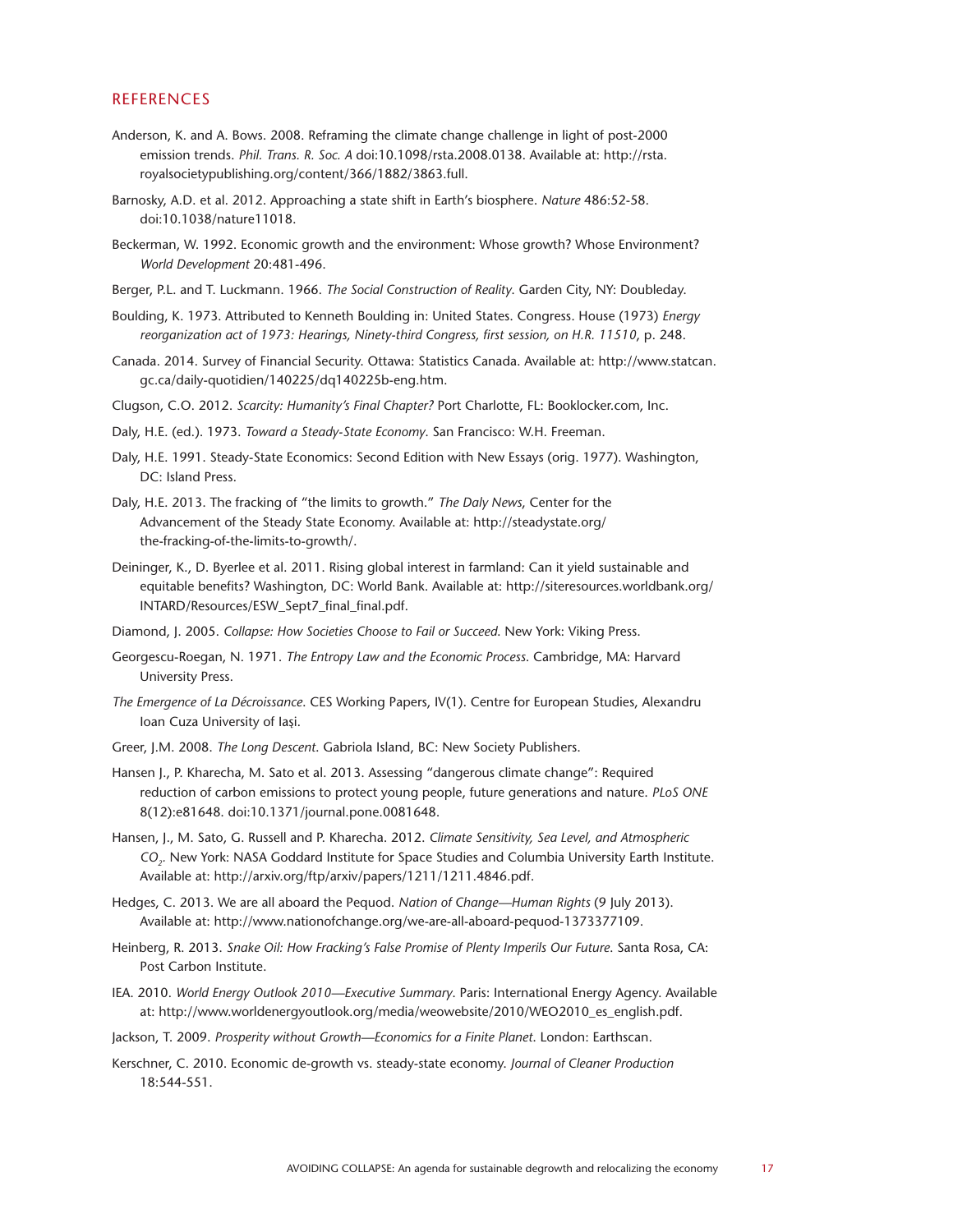- Kissinger, M. and W.E. Rees. 2009. Footprints on the Prairies: Degradation and sustainability of Canadian agriculture in a globalizing world. *Ecological Economics* 68:2309-2315.
- Kissinger, M. and W.E. Rees. 2010. Importing terrestrial biocapacity: The U.S. case and global implications. *Land Use Policy* 27:589-599.
- Klare, M. 2001. *Resource Wars: The New Landscape of Global Conflict.* New York: Owl Books (Henry Holt).
- Klare, M. 2012. T*he Race for What's Left: The Global Scramble for the World's Last Resources*. New York: Metropolitan Books (Henry Holt).
- Kojm, C. 2012. Chairman's preface letter in *Global Trends 2030—Alternative Worlds*. Washington, DC: National Intelligence Council. Available at: http://www.dni.gov/index.php/about/organization/ national-intelligence-council-global-trends and at: http://globaltrends2030.files.wordpress. com/2012/11/global-trends-2030-november2012.pdf.
- Lane, R. 2000. *The Loss of Happiness in Market Democracies*. New Haven: Yale University Press.
- Lee, Marc and Amanda Card. 2012. *A Green Industrial Revolution: Climate Justice, Green Jobs, and Sustainable Production in Canada*. Ottawa: Canadian Centre for Policy Alternatives.
- Lee, Marc and Iglika Ivanova. 2013. *Fairness by Design: A Framework for Tax Reform in Canada*. Ottawa: Canadian Centre for Policy Alternatives.
- Lee, Marc. 2011. *Fair and Effective Carbon Pricing: Lessons from BC*. Vancouver: Canadian Centre for Policy Alternatives.
- Mare, E.C. 2000. *Sustainable Cities: An Oxymoron?* Seattle: Village Design Institute.
- Mill, J.S. 1848. *Principles of Political Economy with Some of Their Applications to Social Philosophy* (7th ed. [1909], W.J. Ashley, ed). London: Longmans Green and Co. Available at: http://www.econlib.org/ library/Mill/mlP.html.
- Odum, H. and E. Odum. 2001. *A Prosperous Way Down: Principles and Policies.* Boulder: University Press of Colorado.
- Ortiz, I. and M. Cummins. 2011. *Global Inequality: Beyond the bottom billion*. UNICEF Social and Economic Policy Working Paper. New York: United Nations Children's Fund (UNICEF). April 2011. Available at: http://www.unicef.org/socialpolicy/files/Global\_Inequality.pdf.
- Oxfam 2011. *Land and Power: The growing scandal surrounding the new wave of investments in land*. Oxford: Oxfam GB (for Oxfam International). Available at: http://policy-practice.oxfam.org.uk/publications/ land-and-power-the-growing-scandal-surrounding-the-new-wave-of-investments-in-l-142858.
- Oxfam 2012. *Our Land, Our Lives* (Oxfam Briefing Note). Oxford: Oxfam GB (for Oxfam International). Available at: http://www.oxfam.org/sites/www.oxfam.org/files/bn-land-lives-freeze-041012-en\_1.pdf.
- Rees, W.E. 1995. Achieving sustainability: Reform or transformation? *Journal of Planning Literature* 9(4):343-361.
- Rees, W.E. 1996. Revisiting carrying capacity: Area-based indicators of sustainability. *Population and Environment: A Journal of Interdisciplinary Studies* 17(3):195-215.
- Rees, W.E. 1997. Is "sustainable city" an oxymoron? *Local Environment* 2:303-310.
- Rees, W.E. 2002. Globalization and sustainability: Conflict or convergence? *Bulletin of Science, Technology and Society* 22(4):249-268. Available at: http://www.terry.ubc.ca/files/rees.pdf.
- Rees, W.E. 2008. Human nature, eco-footprints and environmental injustice. *Local Environment* 13(8):685-701. Available at: http://www.tandfonline.com/doi/ abs/10.1080/13549830802475609#.UgV2sNLVCSo.
- Rees, W.E. 2010. What's blocking sustainability? Human nature, cognition and denial. *Sustainability: Science, Practice & Policy* 6(2):13-25. Available at: http://sspp.proquest.com/archives/ vol6iss2/1001-012.rees.html.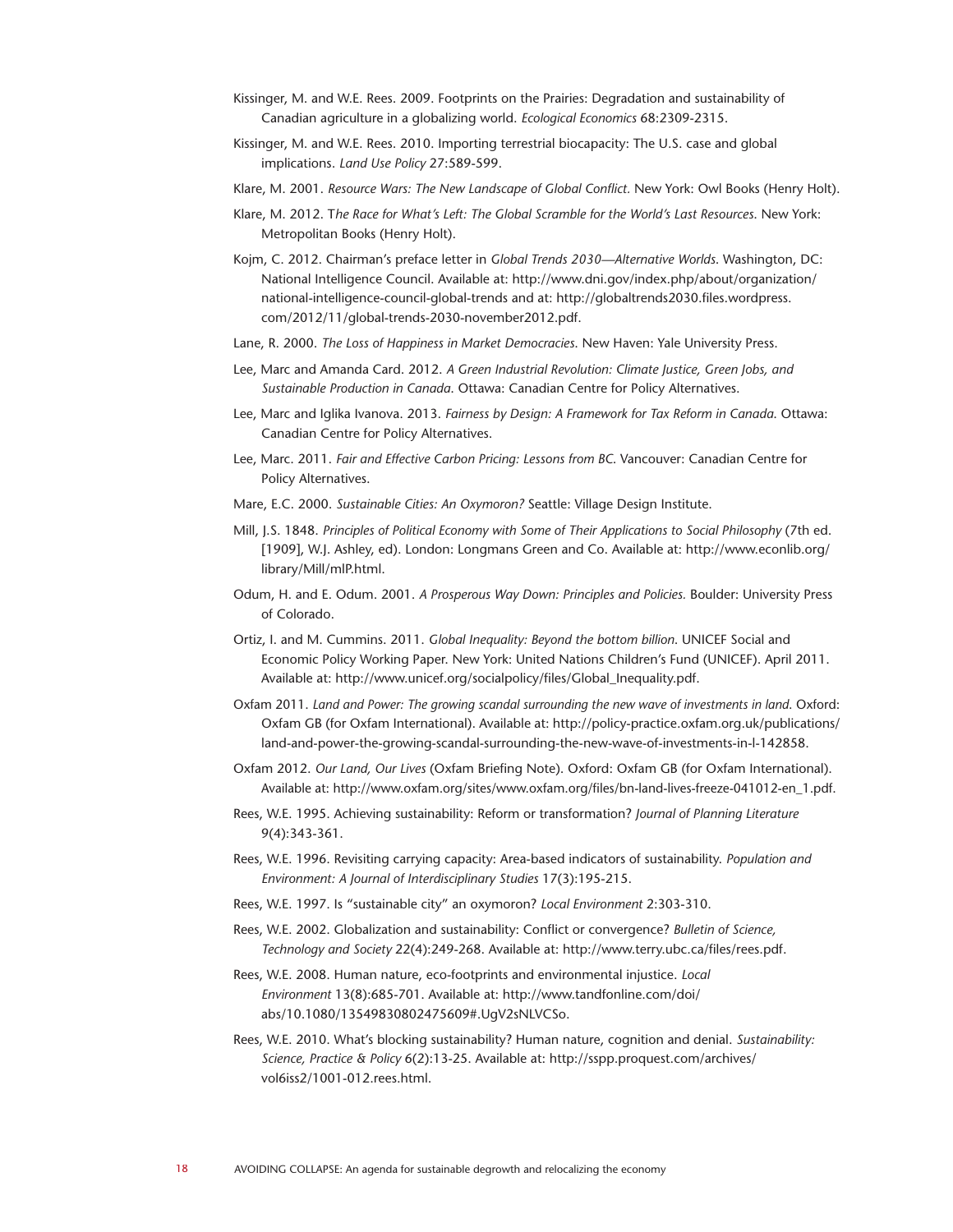- Rees, W.E. 2012. Cities as Dissipative Structures: Global Change and the Vulnerability of Urban Civilization. Chapter in M.P. Weinstein and R.E. Turner (eds.), *Sustainability Science: The Emerging Paradigm and the Urban Environment*. New York: Springer.
- Rees, W.E. 2013a. *Ecological Footprint, Concept of*. In Simon Levin (ed.), *Encyclopedia of Biodiversity* (2nd ed.). Salt Lake City, UT: Academic Press/Elsevier.
- Rees, W.E. 2013b. Carrying Capacity, Globalisation, and the Unsustainable Entanglement of Nations. In P. Lawn (ed.), *Globalisation, Economic Transition and the Environment—Forging a Path to Sustainable Development*. London: Edward Elgar.
- Register, R. 2006. *EcoCities: Rebuilding Cities in Balance with Nature* (rev. ed.). Gabriola Island, BC: New Society Publishers.
- Rockström J., W. Steffen, K. Noone et al. 2009. A safe operating space for humanity. *Nature* 461:472-475.
- Saez, E. 2013. *Striking It Richer: The Evolution of Top Incomes in the United States (Updated with 2012 preliminary estimates)*. Berkeley: University of California at Berkeley: Department of Economics.
- Shah, A. 2013. Poverty Facts and Stats. Global Issues—Social, Political, Economic and Environmental Issues that Affect Us All. Available at: http://www.globalissues.org/article/26/ poverty-facts-and-stats.
- Smith, A. 1776. *An Inquiry into the Nature and Causes of the Wealth of Nations*. London: W. Strahan.
- Steffen, W., P.J. Crutzen and J.R. McNeill. 2007. The Anthropocene: Are humans now overwhelming the great forces of nature? *Ambio* 36(8):614-621. Available at: http://mfs.uchicago.edu/public/ institutes/2013/climate/prereadings/steffen\_et\_al--the\_anthropocene.pdf and at: https://www. pik-potsdam.de/news/public-events/archiv/alter-net/former-ss/2007/05-09.2007/steffen/literature/ ambi-36-08-06\_614\_621.pdf.
- Tainter, J. 1988. *The Collapse of Complex Societies*. New York: Cambridge University Press.
- Tainter, J. 1995. Sustainability of Complex Societies. *Futures* 27(4):397-407.
- Tuchman, B.W. 1984. *The March of Folly, from Troy to Vietnam*. New York: Alfred Knopf.
- Victor, P. 2008. *Managing Without Growth*. Cheltenham: Edward Elgar.
- von Weizsäcker, E., K. Hargroves, M. Smith et al. 2009. *Factor 5: Transforming the Global Economy through 80 per cent Increase in Resource Productivity*. UK and Droemer, Germany: Earthscan. ISBN 978-1-84407-591-1.
- Wackernagel, M. and W.E. Rees. 1996. *Our Ecological Footprint*. Gabriola, BC: New Society Publishers.
- Wexler, B.E. 2006. *Brain and Culture—Neurobiology, Ideology and Social Change*. Cambridge, MA: MIT Press.
- WHO. 2013. *Social Determinants of Health*. Geneva: World Health Organization. Available at: http:// www.who.int/social\_determinants/thecommission/finalreport/key\_concepts/en/index.html.
- Wilkinson, R. and K. Pickett. 2010. *The Spirit Level: Why Equality Is Better for Everyone*. London: Penguin **Books**
- World Bank. 2012. *Turn Down the Heat: Why a 4ºC Warmer World Must Be Avoided*. A report for the World Bank by the Potsdam Institute for Climate Impact Research and Climate Analytics. Washington, DC: World Bank. Available at: http://documents.worldbank.org/curated/ en/2012/11/17097815/turn-down-heat-4%C2%B0c-warmer-world-must-avoided.
- World Bank. 2013a. Commodity markets outlook. *Global Economic Prospects*, Vol. 2 (July 2013). Washington, DC: World Bank. Available at: http://siteresources.worldbank.org/INTPROSPECTS/ Resources/334934-1304428586133/CommodityMarketsOutlook\_July2013.pdf.
- World Bank. 2013b. *Climate Change Overview*. Washington, DC: World Bank. Available at: http://www. worldbank.org/en/topic/climatechange/overview.

WWF. 2012. *Living Planet Report 2012*. Gland, Switzerland: Worldwide Fund for Nature.